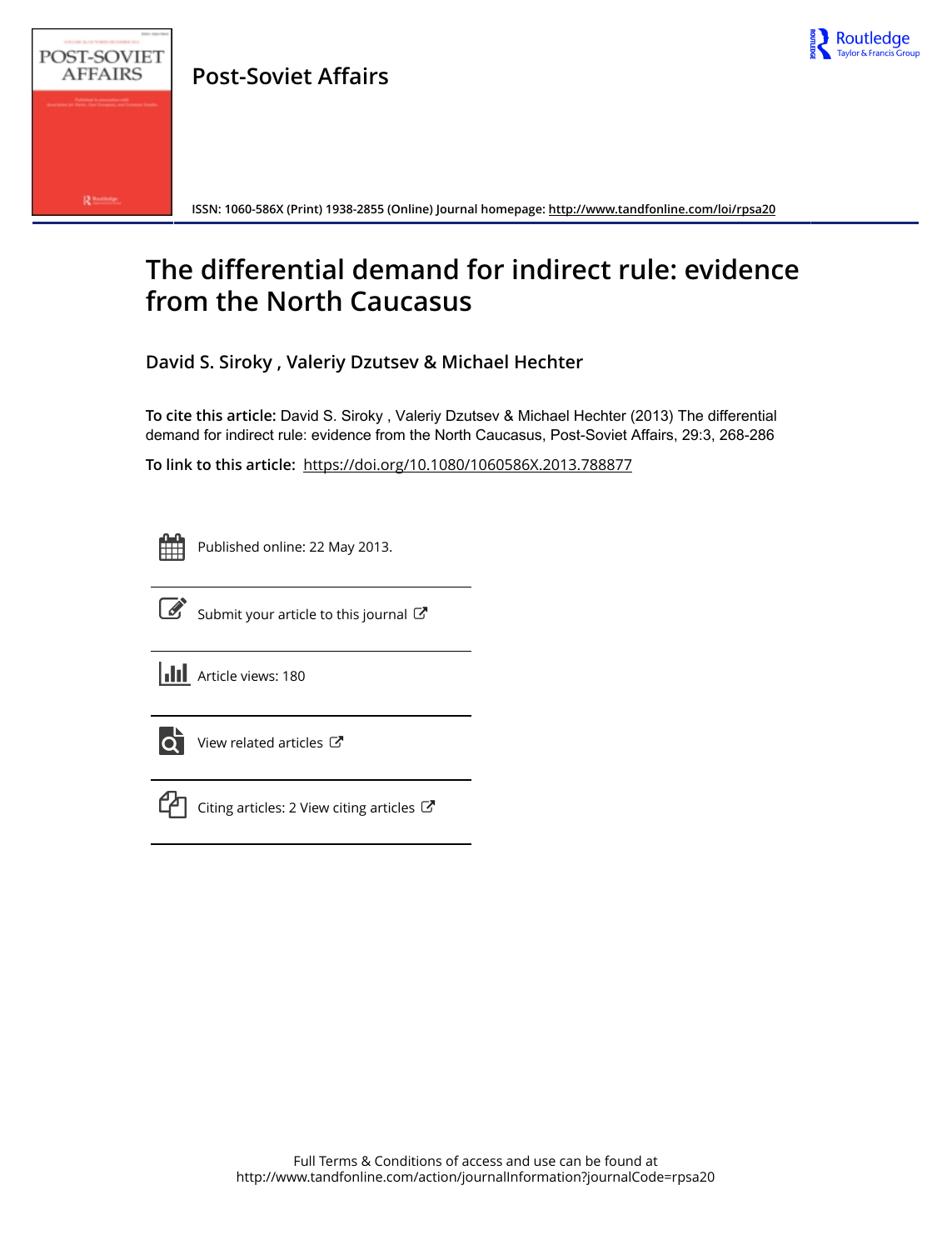

# The differential demand for indirect rule: evidence from the North Caucasus

David S. Siroky\*, Valeriy Dzutsev and Michael Hechter

School of Politics and Global Studies, Arizona State University, Tempe, AZ, USA

Indirect rule is one of the means that central authorities have long employed in hopes of defusing communal conflict and civil war in multicultural societies. Yet very little is known about the appeal of indirect rule among the ruled themselves. Why do people in some places demand more indirect rule and local autonomy, whereas others seem content to be governed directly by rulers of an alien culture? This is a crucial question with important implications for determining the form of governance that is most likely to provide social order in culturally heterogeneous societies. Although much attention has been given to consider the relative costs and benefits of direct versus indirect rule for the central authorities, the other side of the coin – namely, the variable demand for indirect rule among the members of distinctive cultural groups – has hardly been examined with systematic empirical data. This paper presents a theory of the differential demand for indirect rule and offers an initial test of its principal empirical implications using original micro-level data from the North Caucasus region of Russia. The theory's core claim is that the middle class should express the greatest demand for indirect rule, while both the upper and lower classes should prefer more direct rule. The theory therefore predicts that there will be an inverse parabolic relationship between the demand for indirect rule and economic class. The findings are largely consistent with these theoretical expectations.

Keywords: indirect rule; ethnic conflict; nationalism; decentralization; the middle class

### Introduction

Although nationalist conflict is common in multicultural societies, it is also far from universal (Brubaker and Laitin 1998). One of the reasons proposed for its containment is the institution of *indirect rule* (Hechter 2000). Under this form of administration, distinctive and spatially concentrated ethnic groups are largely governed by co-ethnic indirect rulers. In turn, these indirect rulers funnel tribute (in the form of taxes, primary products, or manpower during wartime) to central rulers, who remain the ultimate political authorities in the state. Indirect rule is the converse of direct rule, in which central authorities assume control over the entire expanse of the polity.

Until the advent of modern communications technology, central rulers in large empires, as well as smaller states, faced enormous obstacles in their attempts to

<sup>\*</sup>Corresponding author. Email: david.siroky@asu.edu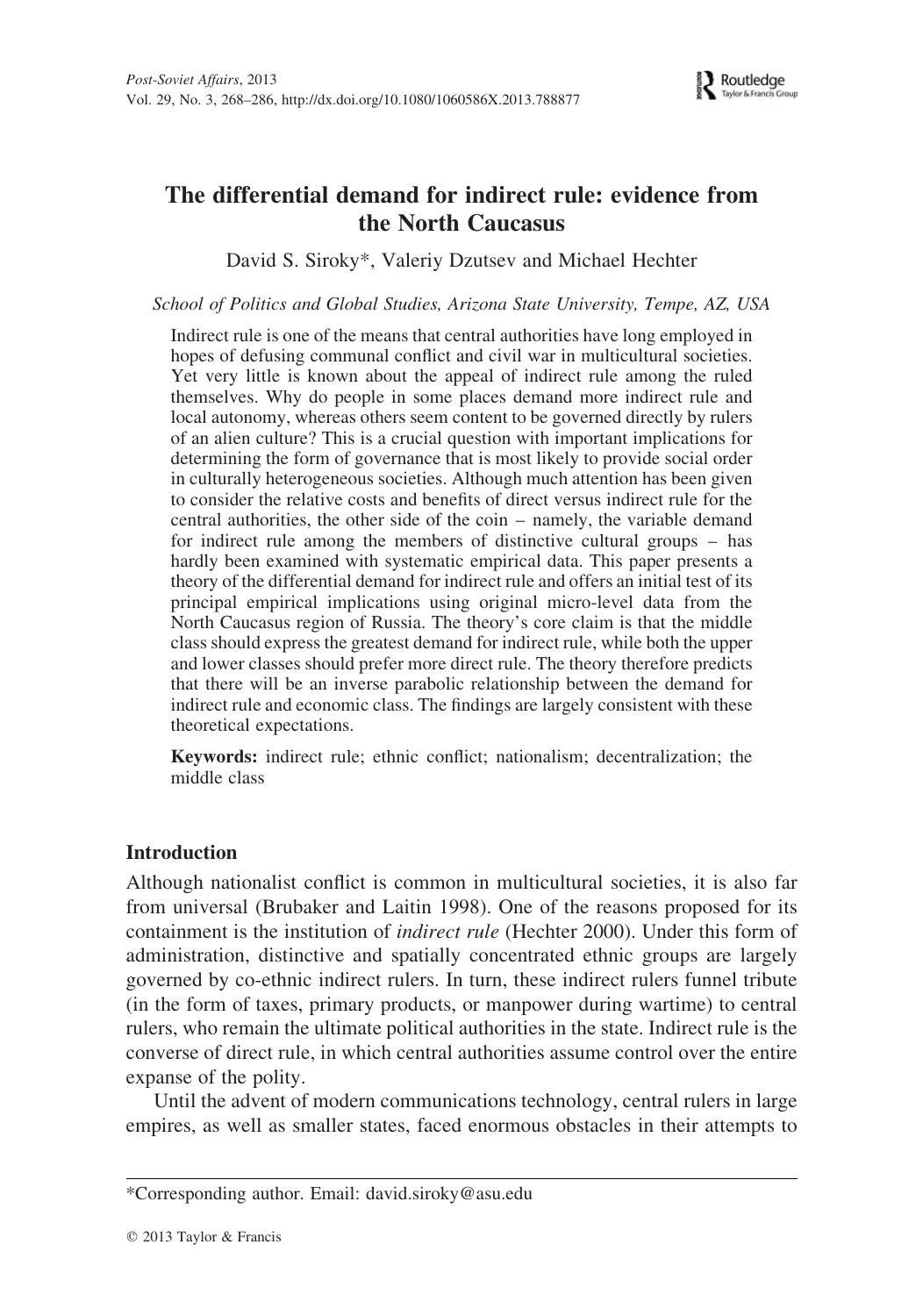control their lands. Indirect rule sets up an agency relationship between central rulers and the local authorities who stood in for them across diverse peripheral territories. There is no doubt that by adopting indirect rule, the center suffered losses on account of this agency problem and failed to capture all of the resources that it sought as a result. Yet this loss was compensated by an increase in social order in peripheral territories. By designating local authorities having the same ethnicity and culture as that of the peripheral population, the center minimized the prospect that the periphery would resist the imposition of alien rulers. Indirect rule was a mainstay of premodern polities, but it is also widely used in modern culturally heterogeneous polities – and for much the same reason.<sup>1</sup> Included among its many familiar forms are federation, especially ethno-federalism and consociationalism.

If this cost-benefit story largely focuses on the supply of indirect rule, it is surely incomplete if it is silent on what explains the demand for indirect rule in the modern world. Why do people in some places demand more indirect rule and local autonomy, whereas others appear to be at least reasonably content to be ruled directly by aliens? This is a crucial question in political science with important implications for when, why, and what forms of governance may be most suitable for guaranteeing stability in culturally heterogeneous societies. Although a number of theories have been advanced to explain the relative costs and benefits of direct versus indirect rule for central authorities' ability to contain or even eradicate nationalism (Tilly 1990; Hechter 2000; Boone 2003; Hechter and Kabiri 2009; Lawrence 2010), and to account for why central rulers grant more indirect rule to some peripheral units than to others (Gerring et al. 2011), and there are now numerous theories of secession (Sambanis and Milanovic 2011) cast at different levels of analysis (Siroky 2011), the endogenous demand for indirect rule remains understudied and has hardly been examined with systematic micro-level data.

In this paper, we develop the outline of a theory to account for the differential demand for indirect rule and offer an initial test of the theory's main empirical implications using original micro-level data from the North Caucasus region of Russia. Our theory's core claim is that the middle class should express the greatest demand for indirect rule, for it stands to benefit the most from a switch to this form of governance, whereas the upper and lower classes should desire less indirect rule – and hence more direct rule. More formally, we predict an inverse parabolic relationship (a concave function) between the demand for indirect rule and economic class.<sup>2</sup> We develop this theory in the next section, and then test it using unique survey data from the North Caucasus, a region that has been subject to various forms of rule since it was conquered in the early nineteenth century, and that exhibits considerable local variation in the demand for indirect rule.

The article is organized into four sections. In the first, we introduce and develop our main theoretical proposition about the differential demand for indirect rule and derive specific hypotheses to be tested. In the second, we provide some brief background on the North Caucasus and justify our case selection, then describe our data and our statistical model. In the third section, we discuss our main results, and then conclude with some qualifications and potential implications for future research.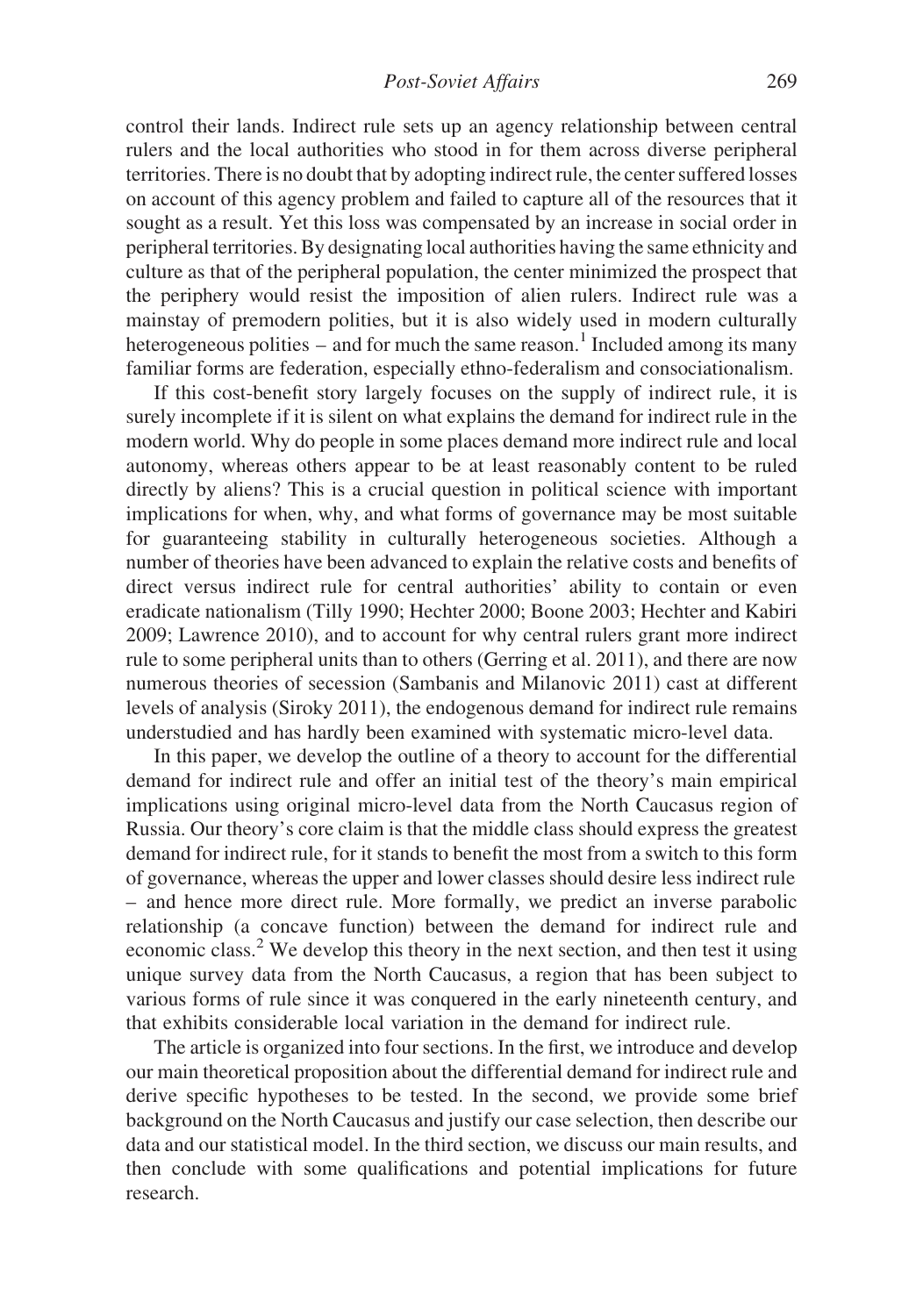#### Outlines of a theory of the demand for indirect rule

Our starting point is the long-standing debate over ethno-federalism (Nordlinger 1972; Bunce 1999; Bermeo 2001; Roeder and Chapman 2007; Cuffe and Siroky 2013) and particularly the demand for it as implied by the theory of direct rule (Hechter 2000; Hechter, Kuyucu, and Sacks 2006), which holds that nationalism in culturally heterogeneous societies increases as central authorities transition from indirect to direct rule. As central authorities successfully replace their local counterparts as the primary providers of public goods – such as security, education, welfare, and dispute resolution – class cleavages within the locality fade and cultural ones become more salient in the wider society (Blau and Schwartz 1984; Hechter 2004). In culturally heterogeneous societies, direct rule subjects distinctive ethno-religious populations to governance by aliens (Hechter 2013). This fact alone usually raises the salience of cultural identification, and often leads to nationalism (Siroky and Aprasidze 2011). At the same time that direct rule stimulates cultural identities in some contexts, it also affords the center with a greater capacity to suppress collective action on the basis of these same identities. Indirect rule does the reverse – it supplies more autonomy to peripheral groups, endowing them with a greater capacity to challenge the state, but by the same token it also removes much of their incentive to seek greater autonomy.

According to the theory, the greater the provision of public goods by central authorities in culturally heterogeneous societies, the more likely that cultural differences will become politically salient. This is because peripheral groups are likely to prefer culturally distinct public goods – such as education and dispute resolution in their own language – that central authorities are loath to provide. For reasons of this sort, members of peripheral groups may be motivated to undertake nationalist collective action.

If we translate this argument to the individual level, grievance-based theories (Davies 1962; Gurr 1970; Horowitz 1985; Cederman, Weidmann, and Gleditsch 2010) predict that those individuals in the periphery whose cultural identities are most disadvantaged by the imposition of central authority into their localities should also be in favor of indirect rule. At the same time, however, we might expect that the most affluent individuals in the periphery would tend to support indirect rule because they are likely to be the principal beneficiaries of it. These different expectations can be reconciled, we suggest here, by introducing a nonlinear threshold argument.

The least privileged individuals have the greatest grievances, but they will have relatively little demand for indirect rule because their most immediate goal – survival – trumps other social aspirations, including greater autonomy and indirect rule (Maslow 1954). The wealthiest social stratum is also unlikely to demand a significantly greater amount of indirect rule, since it is precisely this social class that benefits most from the existing order. However, the middle class has sufficient resources that it need not worry about basic needs, and yet it does not benefit in the same way as the upper class from the existing order (Hroch 1985). It follows that this class stands to gain the most from a shift to indirect rule, and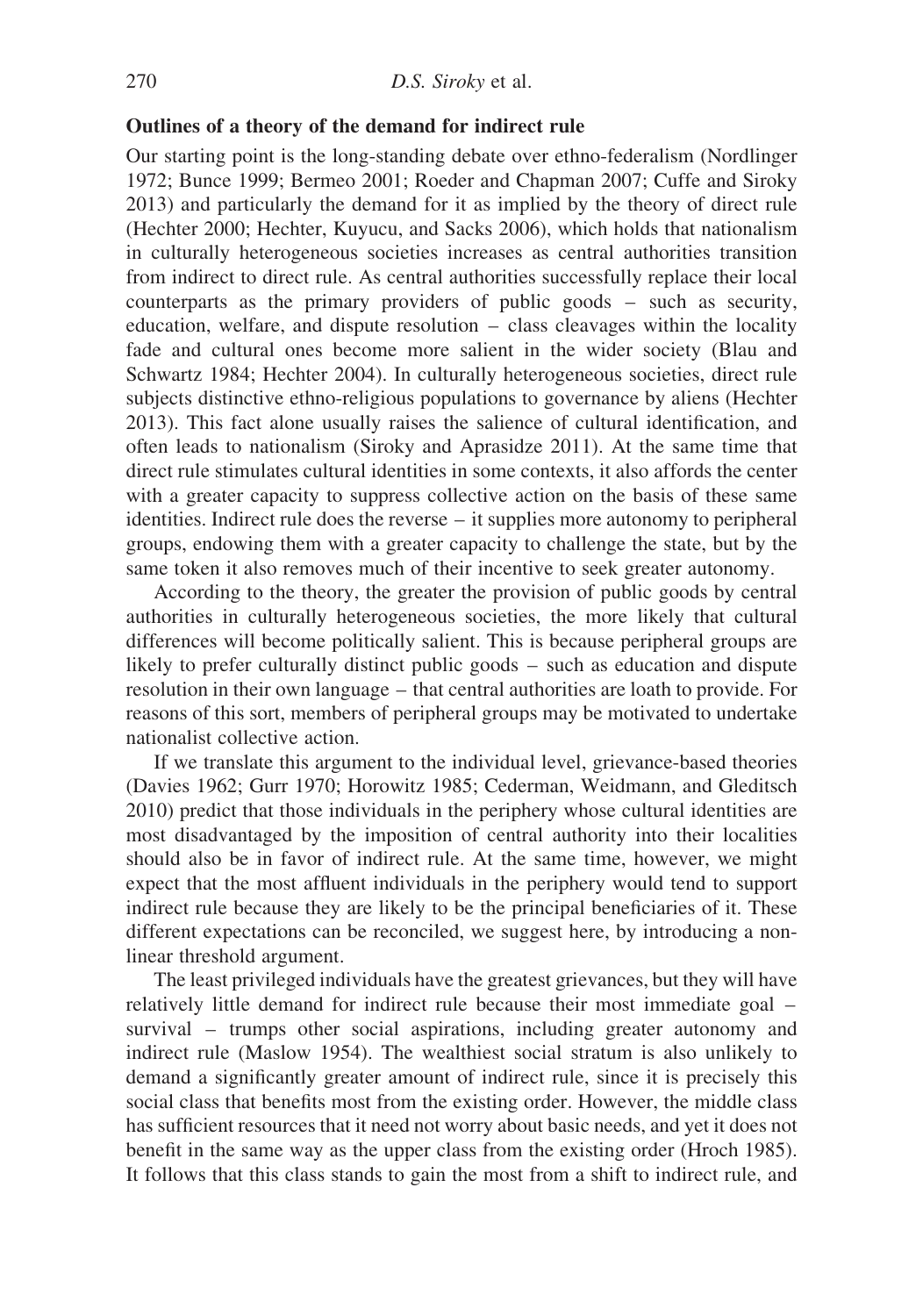should therefore express the greatest demand for it. This leads to our primary hypothesis:

Hypothesis 1: The relationship between material well-being and the demand for indirect rule is curvilinear. Individuals in the middle-income category are the most likely to demand indirect rule, while the least and the most affluent respondents will indicate significantly less demand for indirect rule

In addition to this central proposition about the relationship between economic position and the demand for indirect rule, we outline several additional claims that have been proposed in the scholarly literature and offer an empirical assessment of their explanatory power. Related to our argument about economic position are theories that focus on educational attainment. It is often assumed that education increases tolerance and inter-ethnic harmony. Recently, however, Lange (2012) has shown that educational expansion in multiethnic societies often contributes to ethnic conflict, rather than diminishing it, by increasing inter-group competition, placing people in groups, frustrating those who do not succeed after graduation due to inter-ethnic inequality, and by providing greater capacity to mobilize ethnic-based movements. Although our explanandum of interest is not ethnic conflict per se – but rather than demand for indirect rule – we build on Lange's argument and suggest that the most educated class should favor indirect rule because they frequently assume leadership roles in nationalist movements (Smith 2000). Yet the least educated class should also favor indirect rule because they often blame their frustrations and anxieties about their own worth on ethnic others (Horowitz 1985). The least educated also often tend to be primarily dependent on the local economy, and therefore they should see fewer benefits from the economies of scale to be realized from belonging to a larger economic market.

In sum, we expect two education strata to be most in favor of indirect rule – the most and the least educated. Whereas we argue that the relationship between the demand for indirect rule and economic class follows an inverted-U relationship (a concave function), we suggest that educational attainment follows a simple-U shaped relationship with the demand for indirect rule (a convex function).

Hypothesis 2: The relationship between educational attainment and the demand for indirect rule is curvilinear with low and high education levels most in favor of more indirect rule

In addition to achieved characteristics, such as wealth and education, we also expect certain individually ascriptive characteristics to be associated with a differential demand for indirect rule, especially ethnicity and, by extension, interethnic relations and networks. Although Russia conquered the North Caucasus more than 150 years ago and populated the region with ethnic Russians, the republics of the North Caucasus have become increasingly indigenous since the 1970s, and the emigration of ethnic Russians out of the region has increased in particular over the past two decades (Dzadziyev 2012). As a result, the native peoples of the North Caucasus should expect to benefit more from a shift toward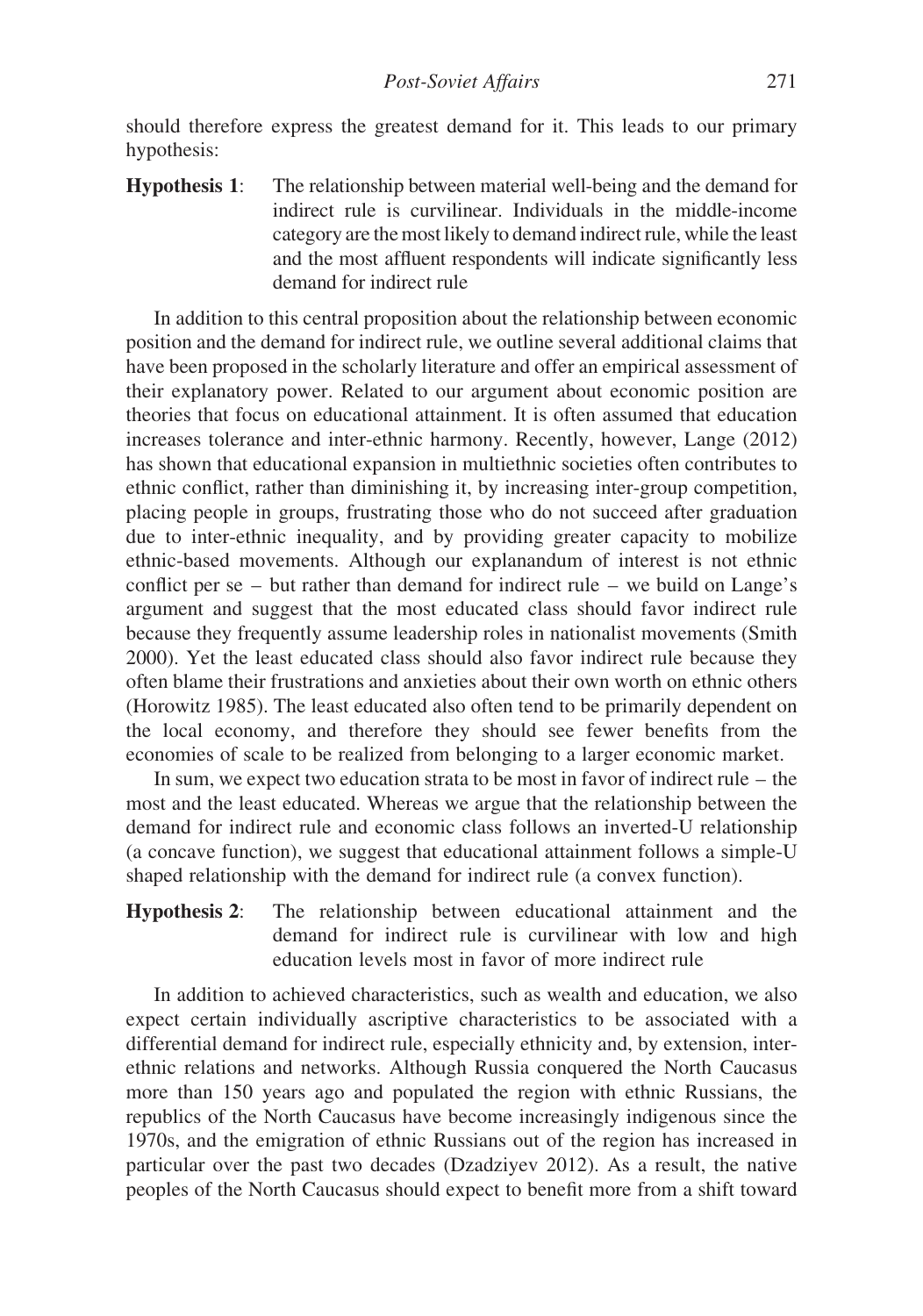indirect rule, which would increase the relevance of family and clan networks in determining an individual's life chances.<sup>3</sup> Conversely, the non-native population (i. e., Russians) should be less in favor of indirect rule because its members would likely fare worse in the absence of a strong central government to reinforce their status in local hierarchies.

Hypothesis 3: Natives in each republic should be more in favor of indirect rule than the non-native population

The relative costs and benefits of indirect rule should also be related to an individual's perception of interethnic relations. Individuals who think that their territory has tense ethnic relations, and feel vulnerable in the face of potential interethnic conflict, should be more in favor of direct rule. Although this effect might seem to be the same as the effect of being non-native to the land  $(e.g.,)$ Russians), there are several other possible scenarios. One likely possibility is that such respondents are native to the land, but members of an ethnic minority (e.g., Cherkess, Abaza, and Nogais in Karachay-Cherkessia, Balkars in Kabardino-Balkaria, Ingush in North Ossetia, Chechens and Ingush respectively in Ingushetia and Chechnya, etc.), who look for help to the central state as an arbiter in containing the power of the regional ethnic majority. Naturally, such respondents will tend to regard the central government as a more impartial arbiter between competing ethnic groups than the local government – often dominated by the republic's ethnic majority – since local rulers are more likely to be ethnically allied with the perpetrator and the judge of the conflict. For reasons of this kind, we hypothesize that:

Hypothesis 4: Respondents who perceive greater ethnic tension in their republic are more likely to prefer direct rule

Conversely, we expect individuals with fewer interethnic networks to be supportive of indirect rule. Since individuals with mono-ethnic networks primarily rely on ethnic kin to satisfy their basic needs, they will view indirect rule (by their own kin) as more advantageous than will those individuals that possess broader social networks:

Hypothesis 5: Respondents with fewer interethnic networks will display a greater demand for indirect rule

Before investigating the empirical validity of these five hypotheses using unique survey data from the North Caucasus, we first provide a brief overview of the North Caucasus, justify our case selection, and discuss the data.

### Case selection: the North Caucasus

The North Caucasus is an especially apt area to study the demand for indirect rule. Even though the peoples of the North Caucasus have nominal autonomy, the government in Moscow has increased its control over the region through a variety of means, thus potentially stimulating greater demand for indirect rule. Most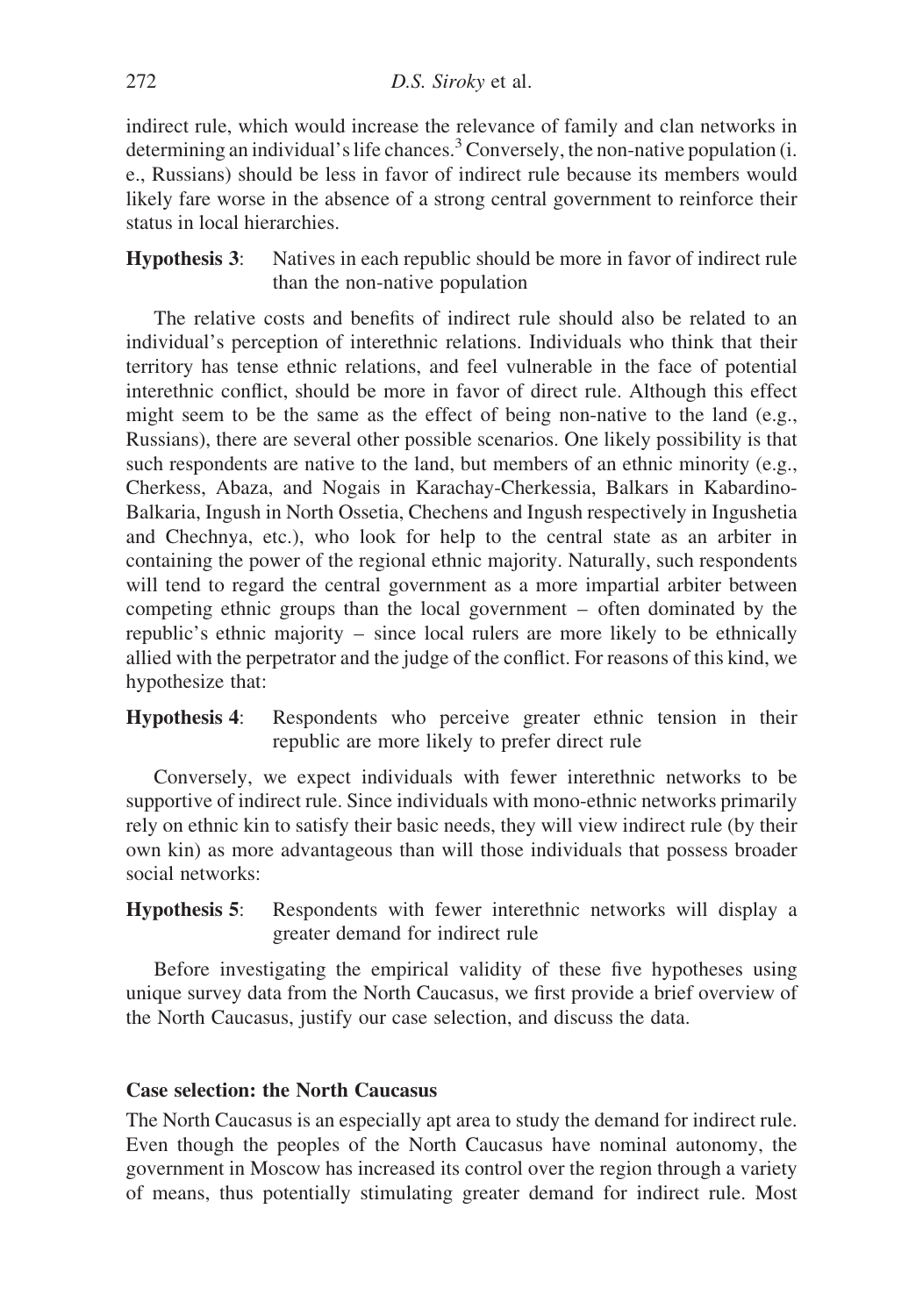notably, the direct elections of local governors were removed in 2004<sup>4</sup> and replaced with a system of direct presidential appointment (Slider 2008). Effectively, in 2004, Russia shifted from a system of governance with a greater degree of indirect rule to one with more elements of direct rule. Although this undoubtedly increased the overall level of nationalism and conflict in several republics, as the theory suggests, it remains unclear of what kinds of individuals were most galvanized to demand more indirect rule, and why.

Home to dozens of small ethnic groups, the North Caucasus is administratively organized into seven autonomous republics within Russia. From east to west, these are Dagestan, Chechnya, Ingushetia, North Ossetia, Kabardino-Balkaria, Karachay-Cherkessia and Adygea. Russia conquered this region in the second half of the nineteenth-century in a long, bloody war during which several indigenous groups were deported en masse. Although the situation in this restive region was relatively quiet during the last several decades of the Soviet Union's existence, conflicts started to unravel soon after the USSR collapsed in 1991 (Roeder 1991; Beissinger 2002). The most well-known of these conflicts is the first Russian –Chechen war (1994– 1996) and its sequel (1999– present). Whereas large-scale military operations ended in Chechnya in 2009, it is debatable whether the war has actually ended (Lyall 2010). Chechnya has become an international synonym for intractable conflict between central governments and insurgent peripheries (Dunlop 1998).

Yet conflict in the North Caucasus has not been confined to Chechnya. In recent years, it has spread to Dagestan, Ingushetia, and Kabardino-Balkaria (Kolossov and Toal 2007; Vendina, Belozerov, and Gustafson 2007). As a result, hundreds of Russian law enforcement agents, military, rebels, and civilians die in the North Caucasus each year. Moreover, hostilities are not limited to the North Caucasus. In March 2010, rebels launched a double suicide bomb attack in the Moscow metro. And in January 2011, rebels carried out a suicide bombing at a Moscow international airport, Domodedovo. For the Russian government, this is a fight with Islamic "bandits" and "terrorists" (Russell 2007). For the rebels, it is a struggle with the Russian "infidel" for self-determination. Human rights activists accuse the Russian government of massive human rights violations (e.g., extralegal killings, torture, and kidnapping) across the North Caucasus on a nearly daily basis (Politkovskaya 2003; HRC 2008; HRW 2008).

Although Russia's portrayal of these conflicts frequently relies on a broad brush to paint the entire North Caucasus as Chechnya writ large, there is considerable variation in the extent and the nature of violence across and within the region (O'Loughlin, Kolossov, and Jean Radvanyi 2007; O'Loughlin and Wittmer 2010). Similarly, there is significant variation in the extent to which individuals view Moscow as an alien ruler – a colonial power – that must be replaced with indigenous rule for the people of the North Caucasus to achieve their potential (O'Loughlin and Ó Tuathail 2009). While Chechens fought two bloody wars with Russia over the past 20 years, other peoples of the region have not gone so far. Chechnya is no longer the most violent place in the North Caucasus; Dagestan is now the primary locus of violence.<sup>5</sup> Why are some individuals in the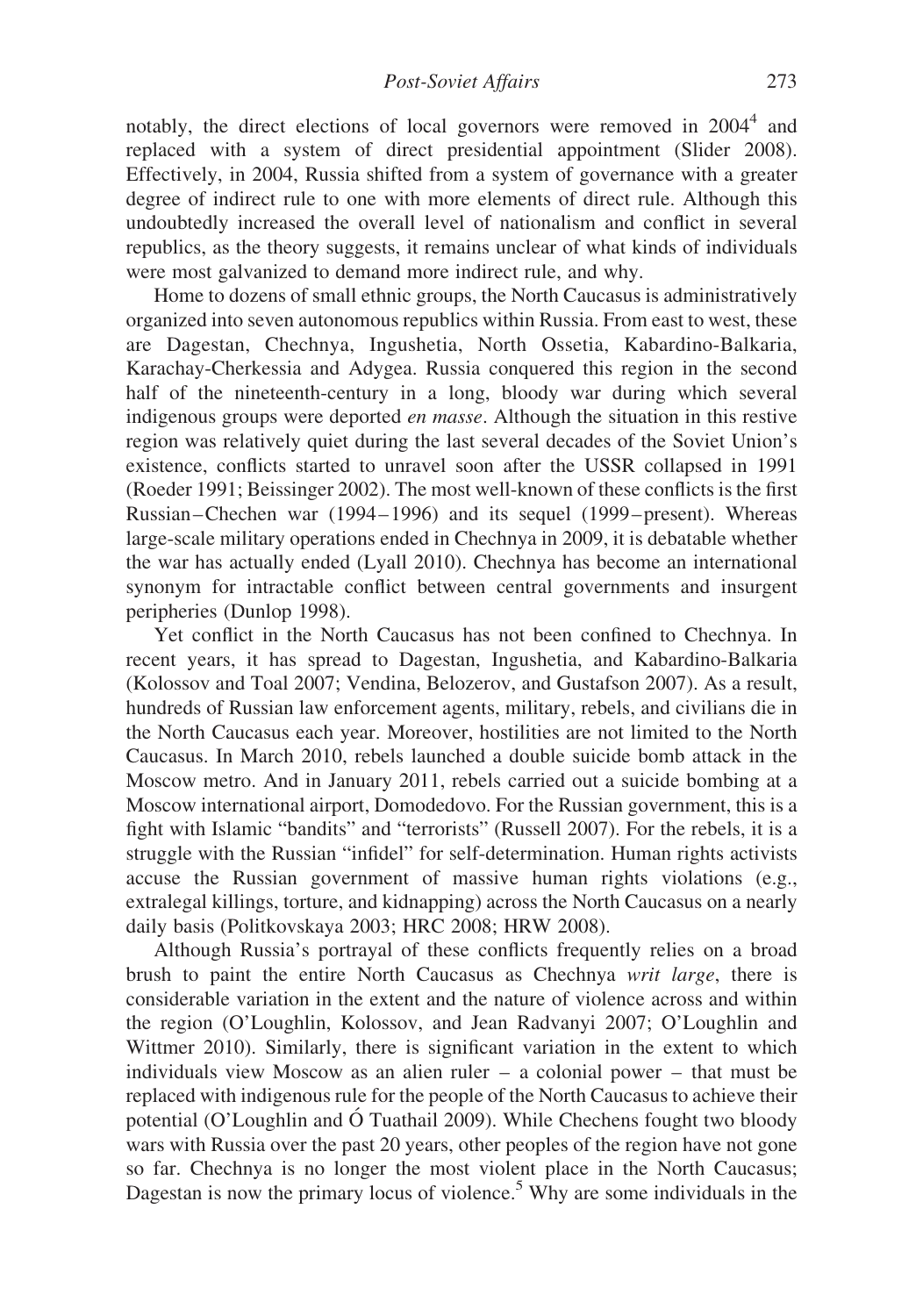North Caucasus more vigorously in favor of indirect rule and steadfastly against Moscow's rule than others? What explains micro-level variation in the demand for indirect rule in the North Caucasus?

This is a question that has received little systematic attention. Partly as a result of the violence and partly due to the information vacuum about events in the North Caucasus (Siroky and Dzutsev 2012), there are relatively few surveys of the civilian population that would allow researchers to address this sensitive issue (Trier and Deniev 2000; Mendelson and Gerber 2006). Russian government agencies consistently regard researchers with suspicion, making it difficult to conduct surveys using proper protocols that adhere to international standards.<sup>6</sup>

In this article, we analyze the results of a unique survey conducted by local research agencies in accord with international standards and across all seven republics of the North Caucasus. Most important, the survey allows us to test theories that might shed light on the differential demand for direct rule. The survey included over 1700 respondents who were asked about their political attitudes and also covered their socioeconomic and demographic characteristics (see the appendix for further information about the survey instrument and variables included in our analysis).

The survey was conducted by the Institute of Socio-Political Research, a subsidiary of the Russian Academy of Sciences, in June 2006. It was managed by a team of sociologists based in Vladikavkaz under supervision of Dr Khasan Dzutsev (2006). The researchers used a multistage stratified probability sampling strategy with two types of strata. The first stratum was territorial and focused on the type of settlements; the second stratum was quotidian and relied on gender, age, education, and ethnicity. Items and scales from the questionnaire were replicated whenever possible from major Russian polling agencies such as the All-Russian Center for the Study of Public Opion (VTsIOM), the Levada-Center, and The Public Opinion Foundation (FOM). The questions covered several areas of social life in the North Caucasus, including social adaptation, attitudes toward Russia and federal authorities, perceptions of the region's problems, and attitudes toward the regional authorities, as well as political ideology and personal views, including religious beliefs (ibid.). The survey was administered face-to-face in the Russian language during June 2006 in Adygea, Chechnya, Dagestan, Ingushetia, Kabardino-Balkaria, Karachay-Cherkessia, and North Ossetia. Only respondents aged 18 years and older were interviewed.

### Data description

### Dependent variable

Our dependent variable for the analysis is a binary indicator of the demand for indirect rule. We utilized a survey question about how power should be shared between the federal republic and the central government in Moscow to operationalize the concept of indirect rule. Respondents were given the following choices: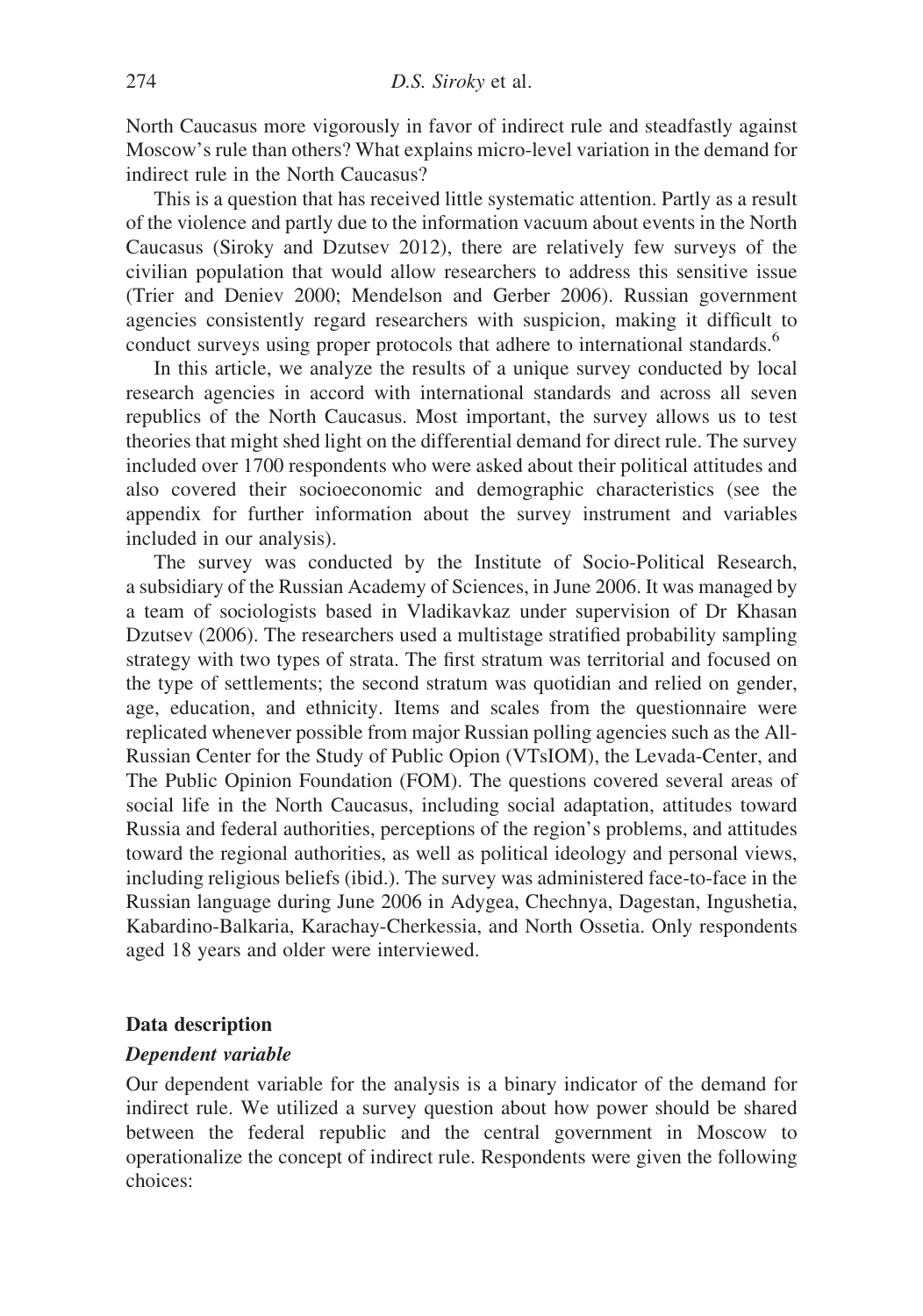- 1. More power should be given to the federal government.
- 2. More power should be given to the republican government.
- 3. The republic should have more leeway to manage its economy.
- 4. The division of power should stay the same as it is now.
- 5. Do not know, refuse to answer.

We then recoded the variable as follows:

- 1. More power should be given to the federal government.
- 2. The division of power should stay the same as it is now.
- 3. The republic should have more leeway to manage its economy.
- 4. More power should be given to the republican government.

We then collapsed the first two categories as reflecting a demand for direct rule and the last two categories as reflecting a demand for indirect rule.<sup>7</sup>

### Explanatory variables

It is well-known that direct questions about income lead to convergence toward the mean, and thus poor estimates of the full distribution, inasmuch as poor individuals overestimate their wealth and rich individuals underestimate it. As a result, to capture income and operationalize "the middle class," we utilized a question on what one can afford to buy, which ranges from "not enough even for food" up to "can buy everything plus some extra," and is measured on an ordinal scale from 1 to 6. Respondents in the middle category are considered as belonging to "the middle class" for the analysis.

Our indicator of educational attainment is measured on an 8-point scale from 1 to 8. We measured indigenous ethnic groups with a binary indicator equal to 0 for non-native ethnicities (namely Russians and Armenians but also Chechens in Ingushetia, Ossetians in Karachay-Cherkessia, etc.) and 1 for members of ethnic groups that are indigenous to the given republic, even if they are not titular.<sup>8</sup> Ethnic tension perception was measured on an ordinal scale with three values: 1 – no perceived ethnic tension,  $2 -$  slight ethnic tension,  $3 -$  high perceived ethnic tension. Finally, the inter-ethnic network was measured using a binary indicator that takes the value of 1 if a respondent has at least a few friends outside of her or his own ethnic group, and assumes a value of 0 otherwise.

### Control variables

To control for a respondent's latent potential to reject direct or indirect rule, and avoid possible bias from omitted variables, we included several control variables. First, we included an ordinal measure of the respondent's assessment of Russian president Vladimir Putin's performance while in office. The measure ranges from 1 (total approval) to 4 (total disapproval), which should be positively associated with the demand for indirect rule. We also included another ordinal measure on the same scale for the approval of the individual republic's governor, which should be negatively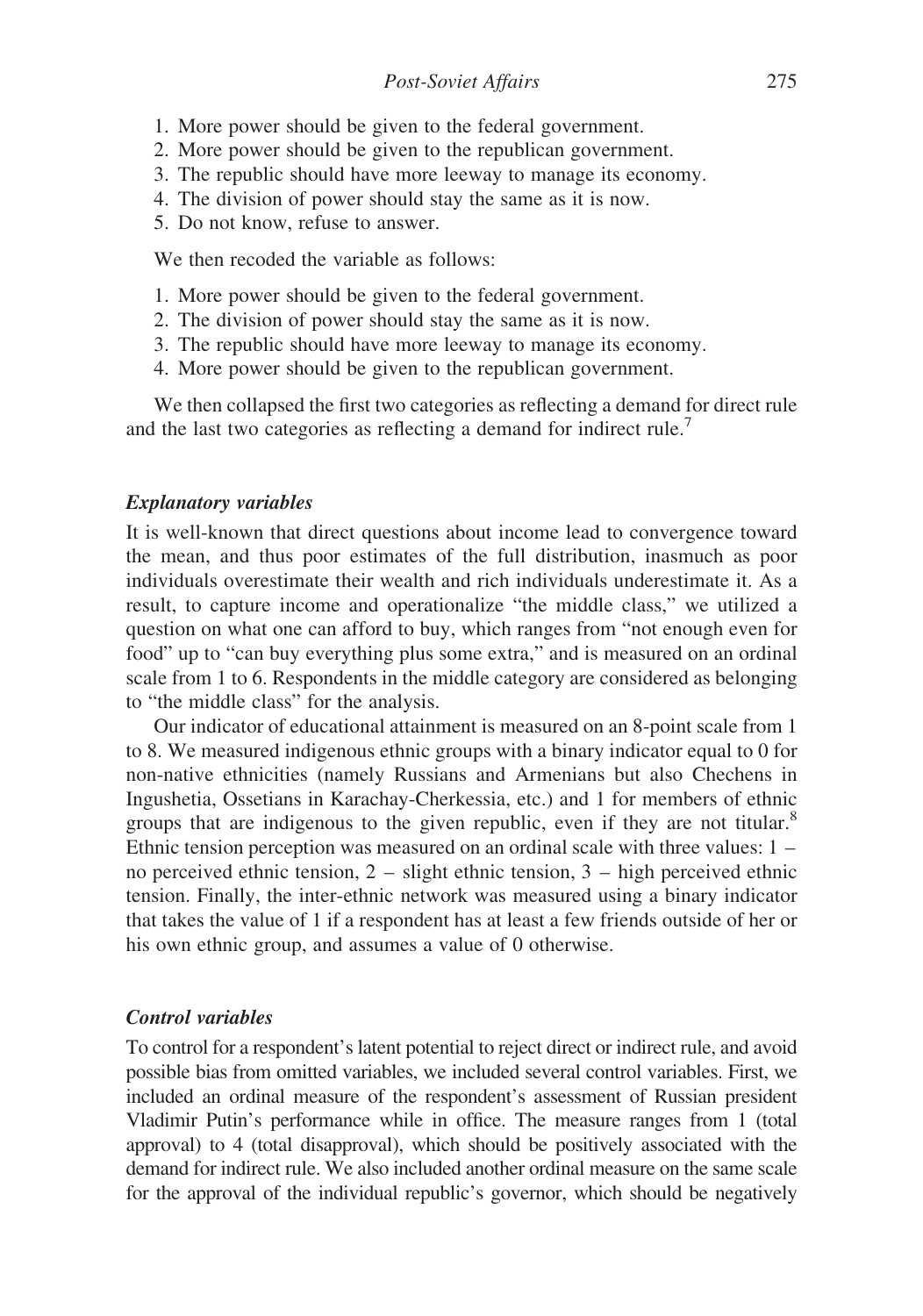associated with the demand for indirect rule. Since those respondents who tend to treat strangers with distrust are also more likely to support indirect rule, we included a fourpoint ordinal measure of trust toward strangers. In addition, we used an ordinal measure of how difficult one perceives life to be in their republic relative to life in other republics, where 1 stands for "my republic is relatively better off than others" and 4 indicates a belief that "my republic is relatively worse off than others." Finally, we also controlled for a respondent's duration of residence using an ordinal measure, where 1 means that "I have lived all my life in my current town" and 5 indicates that "I have lived in my current town less than a year." Because a significant portion of the data needed to estimate the full model would be removed using a procedure such as list-wise deletion, we relied on multiple imputation for the missing covariate values and used Random Recursive Partitioning.<sup>9</sup>

#### Data analysis

We estimated the demand for indirect rule using logistic regression in R (Table 1). Our first model includes only control variables  $(MI)$ . Then we proceeded to model only our explanatory variables (M2), and finally we combined the two into a full model (M3). We first present the results numerically in Table 1 and then graphically using a coefficient plot in Figure 1.

In Figure 1, the dots represent the coefficients and the lines indicate their standard errors. Statistically significant predictors do not overlap at all with the vertical zeroline. If the dot and line are to the left of the zero-line, then there is a negative effect on the demand for indirect rule. If the dot and line are to the right of the zero line, the predictor displays a positive relationship with the demand for indirect rule.

#### Discussion of results

The statistical results appear to support our principal hypothesis that the demand for indirect rule is curvilinearly (concavely) related to an individual's economic

| Predictor             | Controls (Mod. 1) | Explanatory (Mod. 2) | Full (Mod. 3)     |
|-----------------------|-------------------|----------------------|-------------------|
| President disapproval | $0.25**$ (0.08)   |                      | $0.25**$ (0.08)   |
| Governor disapproval  | $-0.15*(0.06)$    |                      | $-0.13*(0.06)$    |
| Hard life             | $-0.29***(0.06)$  |                      | $-0.22***(0.06)$  |
| Trust                 | $-0.20**$ (0.07)  |                      | $-0.15*(0.07)$    |
| Migrate               | $0.11 + (0.07)$   |                      | 0.11(0.07)        |
| Income                |                   | $0.94**$ $(0.30)$    | $0.92**$ $(0.30)$ |
| Income Sq.            |                   | $-0.13**$ (0.05)     | $-0.14**$ (0.05)  |
| Education             |                   | $0.35 + (0.19)$      | $0.33 + (0.19)$   |
| Education Sq.         |                   | $-0.04 + (0.02)$     | $-0.04 + (0.02)$  |
| <b>Native</b>         |                   | $0.76***(0.12)$      | $0.75***(0.12)$   |
| Tension               |                   | $-0.17(0.08)$        | $-0.17 + (0.09)$  |
| <b>Network</b>        |                   | $-0.42*(0.17)$       | $-0.36*(0.17)$    |

Table 1. Logistic regression results for three models.

Note: Significance codes (standard error): \*\*\*0; \*\*0.001; \*0.01; +0.05.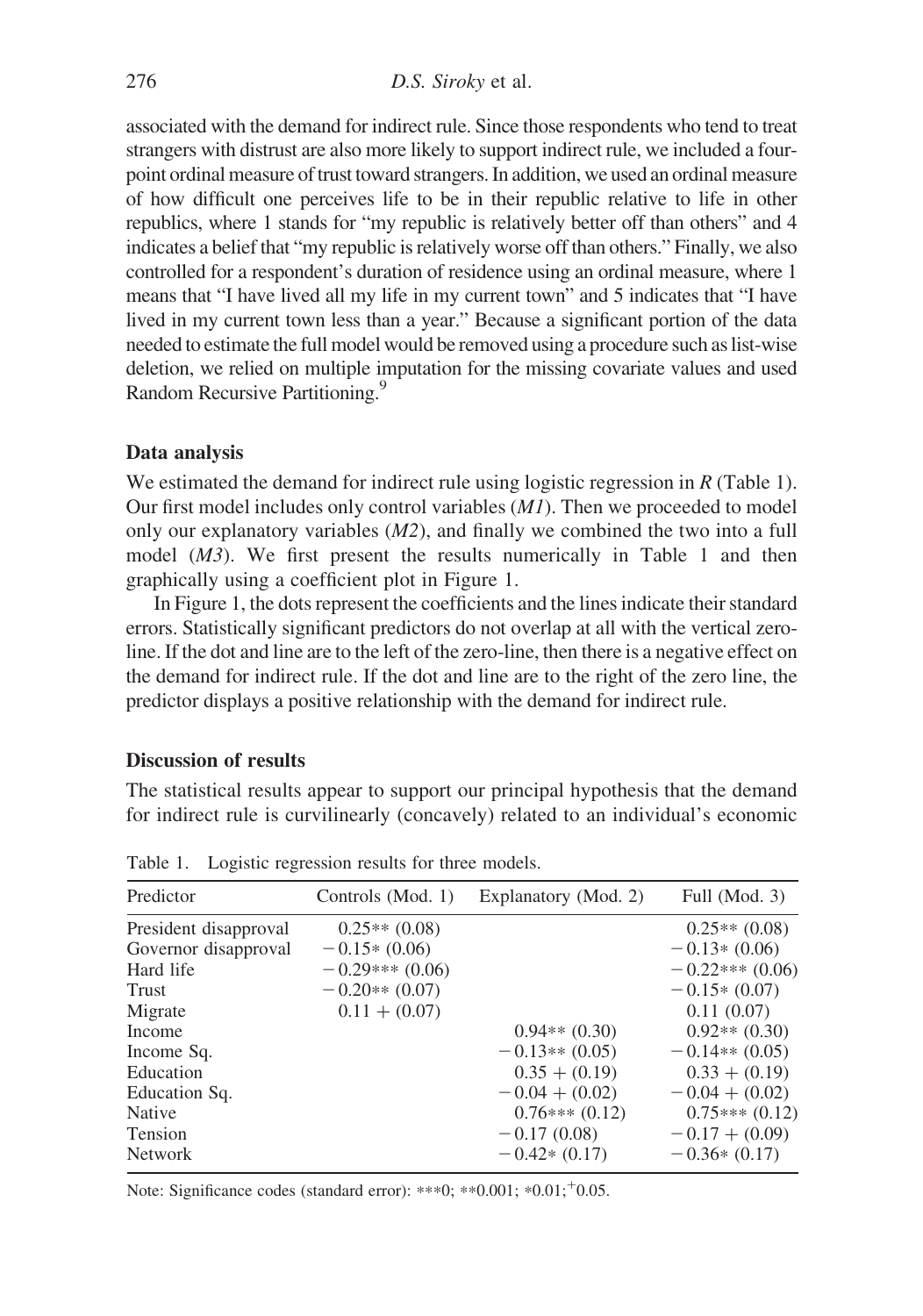

Figure 1. Coefficient plots of the three main models.

position. The lower order coefficient on income is positive and significant, while the second-order polynomial coefficient is negative and significant. This indicates an "inverted U" or concave relationship with income and suggests that the demand for indirect rule is greatest among the middle-income category and lower among the lowest and highest income strata. This is consistent with our claim that the middle-income strata of respondents should be most predisposed toward indirect rule.

Contrary to our expectations, however, we find that educational attainment also exhibits an "inverted U" relationship with the demand for indirect rule, similar to the relationship between indirect rule and income, although the relationship is weaker. This indicates that middle class groups, both in terms of human capital (education) and in terms of financial capital (income), express a greater demand for indirect rule than the lower and upper strata on these two dimensions. It stands to reason that a shift from direct rule toward indirect rule would benefit both of these groups, although the correlation between human and financial capital is far from perfect.<sup>10</sup>

Finally, members of indigenous ethnic groups were significantly more likely to demand indirect rule than members of other ethnic groups. Respondents who perceived more ethnic tensions in their republic were somewhat less likely to demand indirect rule. We argued that this is due a belief that the federal authorities were more likely to be impartial arbiters of inter-ethnic tensions. Similarly, those respondents with more inter-ethnic networks were less likely to demand indirect rule.

We also briefly report on the results from our control variables. Respondents who perceived conditions in their republic to be worse than in other republics were less likely to demand indirect rule. Respondents who had lived less time in their current residence were slightly more likely to demand indirect rule. This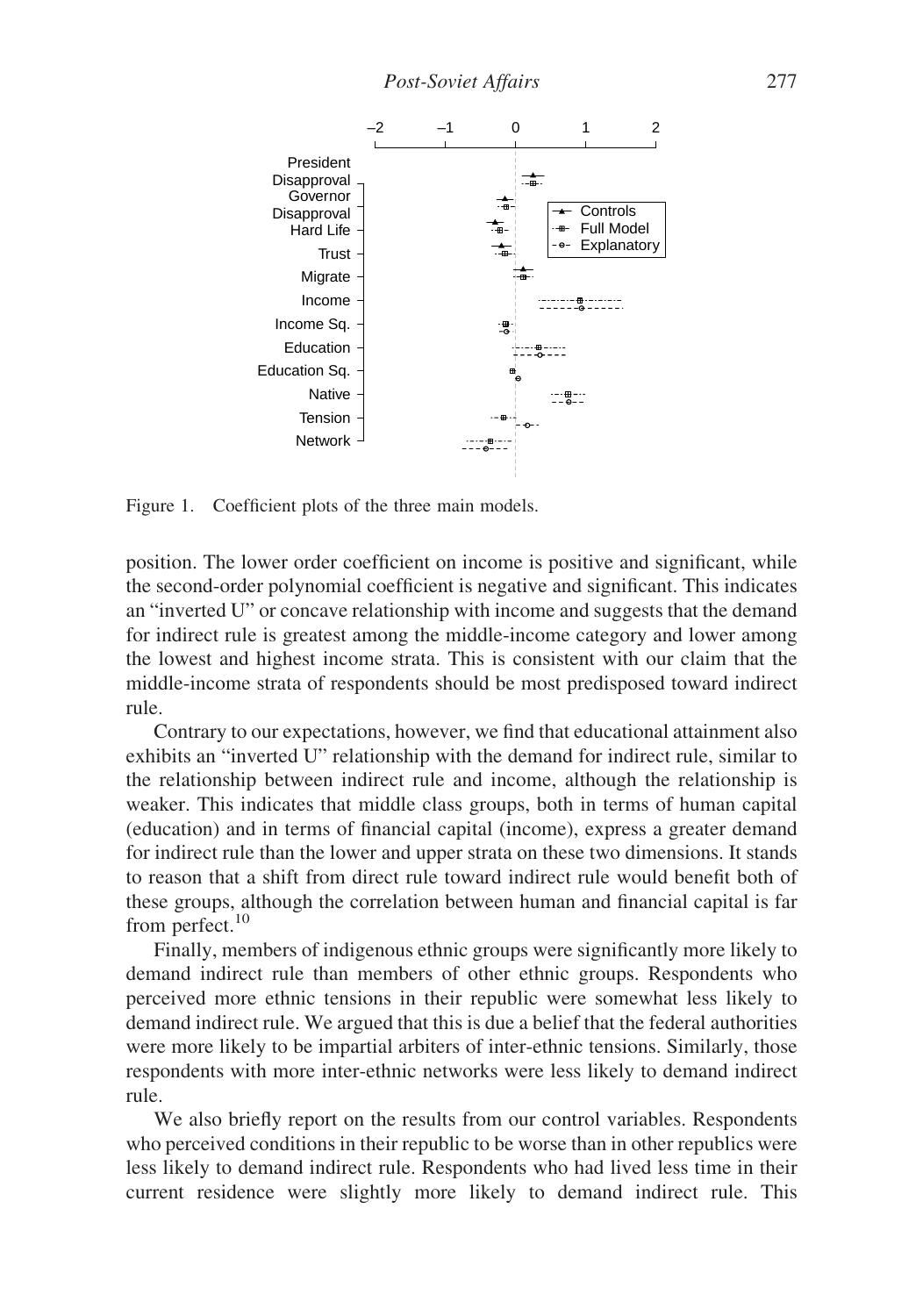contradicts our expectations. One possible reason might be that those who migrate are the same people who were forced to leave their old residence and resettle among their own ethnic group, and these individuals may harbor greater animosity toward other ethnic groups and higher levels of nationalistic sentiments.

### Robustness

To examine the robustness of our results, we reestimated the three main models using a hierarchical logistic regression model with a random effect for the republic (Gelman and Hill 2007). The generalized linear mixed model estimation displayed an increase in the significance of the already significant variables at the expense of the least significant variables. Thus, in the full model, the indicators of Income, Income Squared, and Native ethnic group were highly significant ( $p < 0.0001$ ). The same pattern was seen in the model that included only the explanatory variables. Apart from the variable measuring the length of an individual's residence in the same place – "Migrate" – all of the control variables were significant in Models 1 and 3. The Intraclass Correlation Coefficient was 8% in the null model, which indicates that 8% of the variation in demand for indirect rule is attributable to the differences between the seven republics covered in the survey.

Similarly, to examine whether our model choice changed our results, we estimated a multinomial and an ordered logistic regression. We also examined whether altering the coding of our dependent variable using a trichotomous measure of the demand for indirect rule influenced our main findings. The tests showed consistent support for the significance of Income and Income Squared across all models in multinomial and ordered logistic regression models. The multinomial logistic regression model lowered the significance of Education and Education Squared, and all other indicators were statistically significant, including Income and Income Squared. Also significant was whether a respondent belonged to an indigenous North Caucasian ethnic group ("Native"), a respondent's perception of ethnic Tension in her or his republic, and the density of his or her inter-ethnic Networks. $^{11}$ 

The ordered logistic regression models displayed almost exactly the same results. In the full model, all of the explanatory variables were significant, including Income, Income Squared, Native, and ethnic Tension perception. Education and Education Squared were also statistically significant, but only by the 10% level ( $p < 0.1$ ).<sup>12</sup> Because the core results remain largely the same as in the simpler binary logistic regression analysis, we report the results from the simpler models.

#### **Conclusion**

The objective of this article has been to examine the differential demand for indirect rule. We developed the outlines of a micro-level theory of indirect rule based on individual's economic position. The main prediction of the theory is that, because individuals belonging to the middle class stand to gain the most from a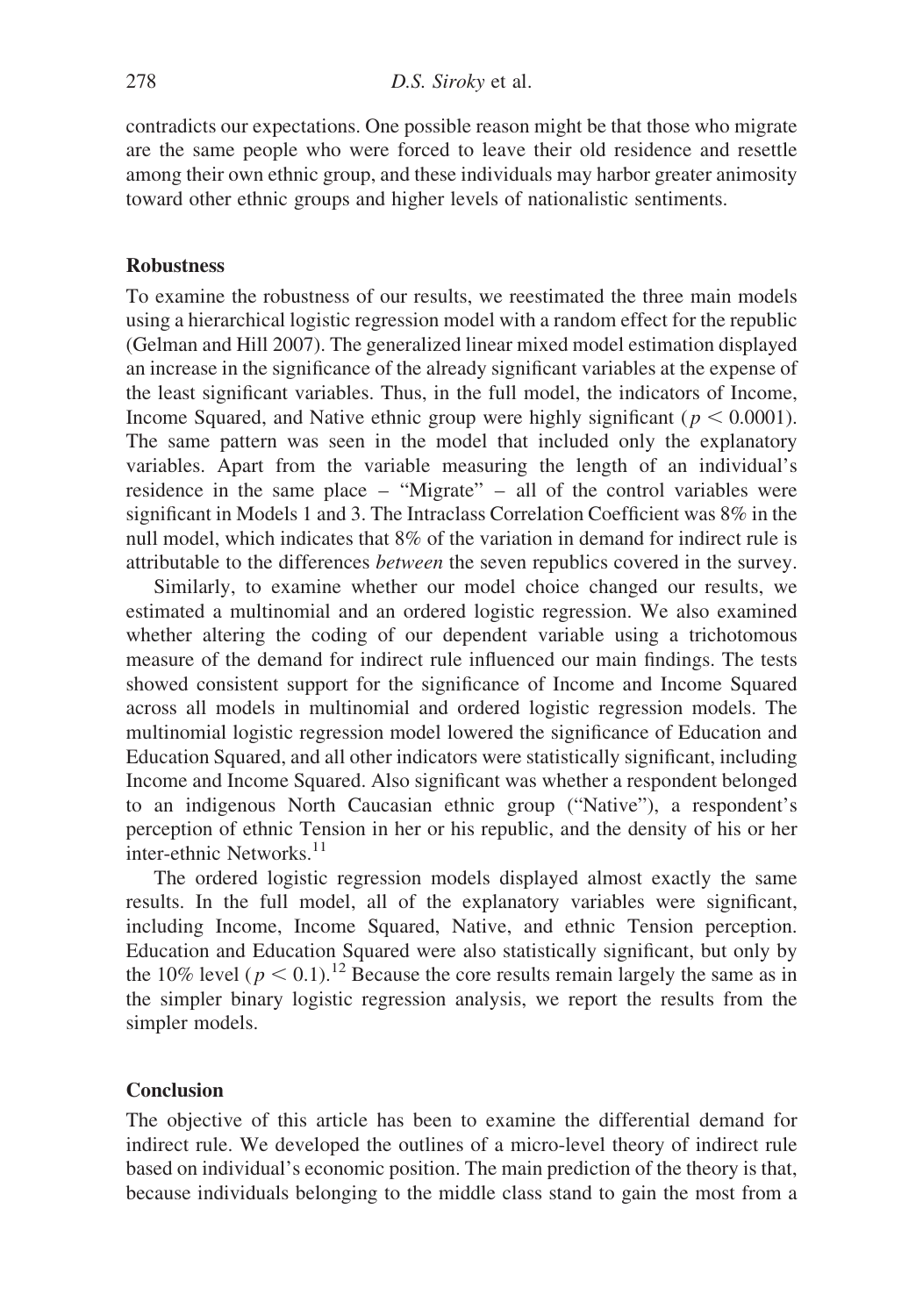shift to indirect rule, the middle class should therefore express the greatest demand for it. Those in the lower class possess the greatest grievances but will have relatively little demand for indirect rule because their most immediate goal of survival trumps other social aspirations, including greater autonomy and indirect rule. The wealthiest social stratum is also unlikely to demand a significantly greater amount of indirect rule, because it is precisely this social group that extracts the greatest rents and benefits most from the existing order.

We tested this expectation using unique survey data from the North Caucasus and estimated a logistic regression model of the demand for indirect rule. Material conditions and perceptions appear to play a significant role in explaining variation in the demand for indirect rule. Similar to the nineteenth century nationalisms in Central and Western Europe, we find that the middle class displays the highest levels of nationalism as embodied in the demand for indirect rule (Hroch 1985). This is also largely consistent with Hechter's theory about growing cultural differences in societies where central governments have succeeded in providing basic services and public goods. An important manifestation of cultural differences in the North Caucasus is the demand for indirect rule, which is a function both of economic and ethnic factors.

Although our results are supportive of the theory and provide important microlevel evidence for the role of economic position in accounting for the differential demand for indirect rule, our study also has notable limitations. Foremost among these is that our data, although highly valuable, only cover one point in time. As a result, we are unable to examine how changes in the provision of public goods over time influence the demand for indirect rule in peripheral regions. The analysis does suggest, however, that economic position and ethnicity may have some implications for understanding why some individuals and groups appear to demand more indirect rule, whereas others appear reasonably content to be ruled directly by others.

#### Acknowledgements

We thank Laura Adams, Robyn Angley, Andrew Bond, George Breslauer, Khasan Dzutsev, Rodolfo Espino, John O'Loughlin, Carolyn Warner, Mark Ramirez, Karlo Basta, Natalia Peral, Andrew Radin and anonymous reviewers. We are also grateful to workshop participants for helpful feedback at Harvard University's seminar on Central Asia and the Caucasus. We take responsibility for all errors.

#### **Notes**

- 1. Although the Ottoman Empire's use of the millet system concerned religious rather than ethnic communities, it is a familiar case in point (Barkey 2005).
- 2. This implies that for any x and y in the interval and for any t in [0,1]:  $f (tx + (1 t))$  $y) \geq tf(x) + (1 - t) f(y).$
- 3. Of course, to the degree that Moscow's affirmative action policies contributed to the occupational mobility of Caucasians, this should have had a countervailing effect on the demand for indirect rule (cf. Giuliano 2011).
- 4. Russian Federal Law #159-FZ, passed on December 11, 2004.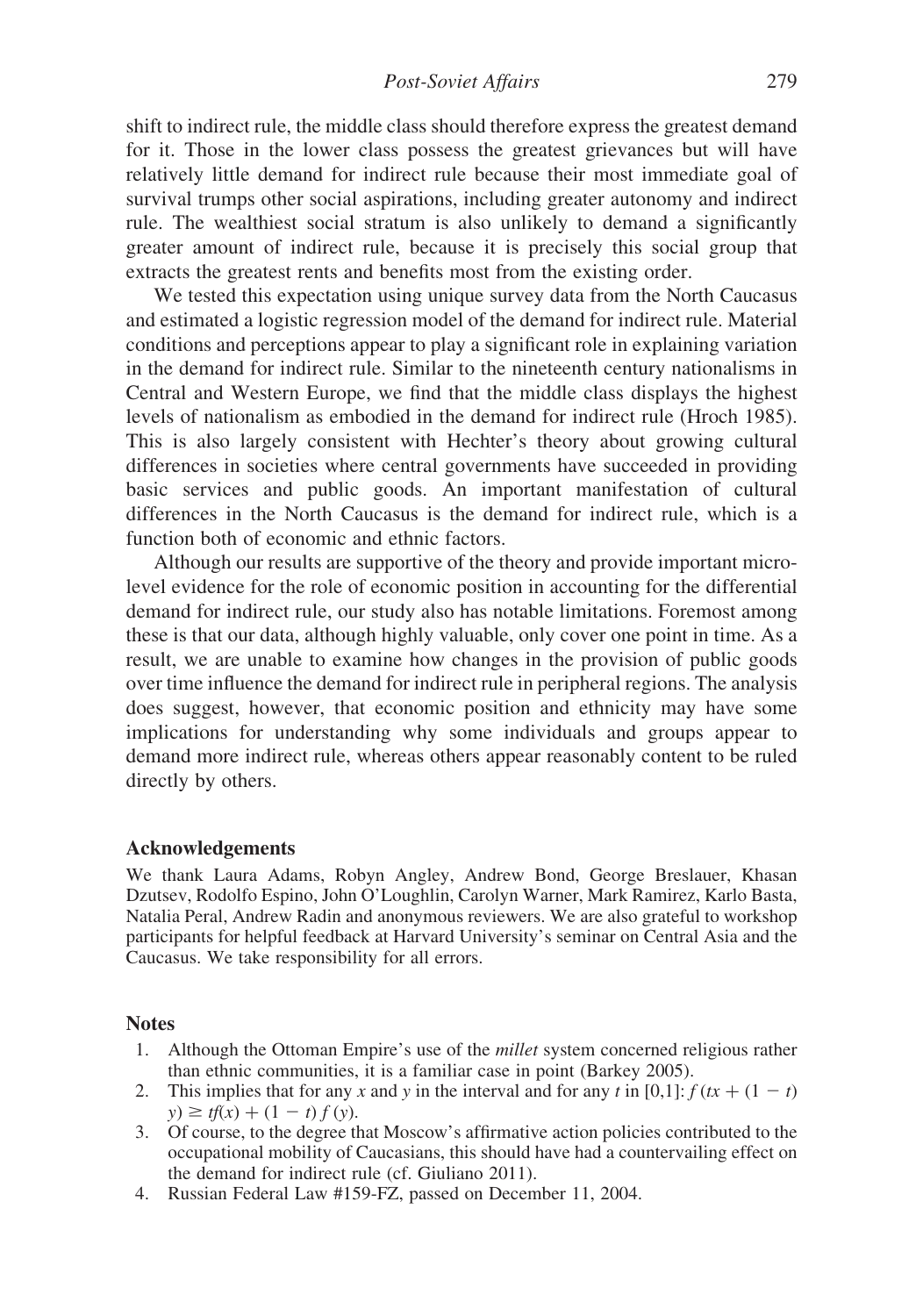- 5. In 2011, over 400 people died and about the same number were killed in attacks in Dagestan, more than all other republics of the North Caucasus combined (see Caucasian 2012).
- 6. According to the U.S. State Department's website, "Travel to the North Caucasus region of Russia is dangerous; the Department of State recommends U.S. citizens not travel to Chechnya and the rest of the North Caucasus region" ([http://www.travel.s](http://www.travel.state.gov/travel/cis_pa_tw/cis/cis_1006.html) [tate.gov/travel/cis\\_pa\\_tw/cis/cis\\_1006.html\)](http://www.travel.state.gov/travel/cis_pa_tw/cis/cis_1006.html).
- 7. To test for robustness, we also considered a multinomial logit and an ordered logit with three categories, using "keep things as they are" as the middle category. Since the results were largely the same, we opted for the simpler binary logistic regression analysis.
- 8. For example, Nogays and Abaza in Karachay-Cherkessia would still count as "natives," even though they are not titular ethnic groups.
- 9. We used the rrp package in R for our multiple imputation (S.M. Iacus; stefano. iacus@unimi.it; http://www.unt.edu/rss/class/Jon/R\_SC/Module4/M4\_SomeMissingValueImputation.R). The standard assumption about missingness at random was made. Politically charged and sensitive questions, such as one's attitude toward president Vladimir Putin ("noputin") or one's attitude toward the local governor ("norep"), exhibit the most missing data. On endorsement and list experiments to elicit more truthful answers to sensitive questions, see Bullock, Imai, and Shapiro (2011) and Blair, Imai, and Lyall (2012).
- 10. The correlation coefficient between income and education in the data sample is 0.17.
- 11. The explanatory variables only multinomial model featured slightly higher significance of all variables. The control model showed significance for all variables except the variable measuring the length of a person's stay in the area, Migrate.
- 12. In the model with explanatory variables only, these predictors displayed slightly higher significance than in the full model: Education and Education Squared were significant at the 5% level. The control variables were all significant, except Migrate. Trust toward strangers was weakly significant.

#### **References**

- Barkey, Karen. 2005. "Islam and Toleration: Studying the Ottoman Imperial Model." International Journal of Politics, Culture, and Society 19 (1): 5 –19.
- Beissinger, Mark R. 2002. Nationalist Mobilization and the Collapse of the Soviet State. New York: Cambridge University Press.
- Bermeo, Nancy. 2001. "The Import of Institutions." Journal of Democracy 13 (2):  $96 - 110$ .
- Blair, Graeme, Kosuke Imai, and Jason Lyall. 2012. "Comparing and Combining List and Endorsement Experiments: Evidence from Afghanistan." Manuscript. [http://www.imai.](http://www.imai.princeton.edu/research/comp.html) [princeton.edu/research/comp.html](http://www.imai.princeton.edu/research/comp.html)
- Blau, Peter Michael, and Joseph E. Schwartz. 1984. Crosscutting Social Circles: Testing a Macrostructural Theory of Intergroup Relations. Orlando: Academic Press.
- Boone, Catherine. 2003. Political Topographies of the African State: Territorial Authority and Institutional Choice. Cambridge: Cambridge University Press.
- Brubaker, Rogers, and David Laitin. 1998. "Ethnic and Nationalist Violence." Annual Review of Sociology 24: 423– 452.
- Bullock, Will, Kosuke Imai, and Jacob Shapiro. 2011. "Statistical Analysis of Endorsement Experiments: Measuring Support for Militant Groups in Pakistan." Political Analysis 19 (4): 363– 384.
- Bunce, Valerie. 1999. Subversive Institutions: The Design and the Destruction of Socialism and the State. Cambridge: Cambridge University Press.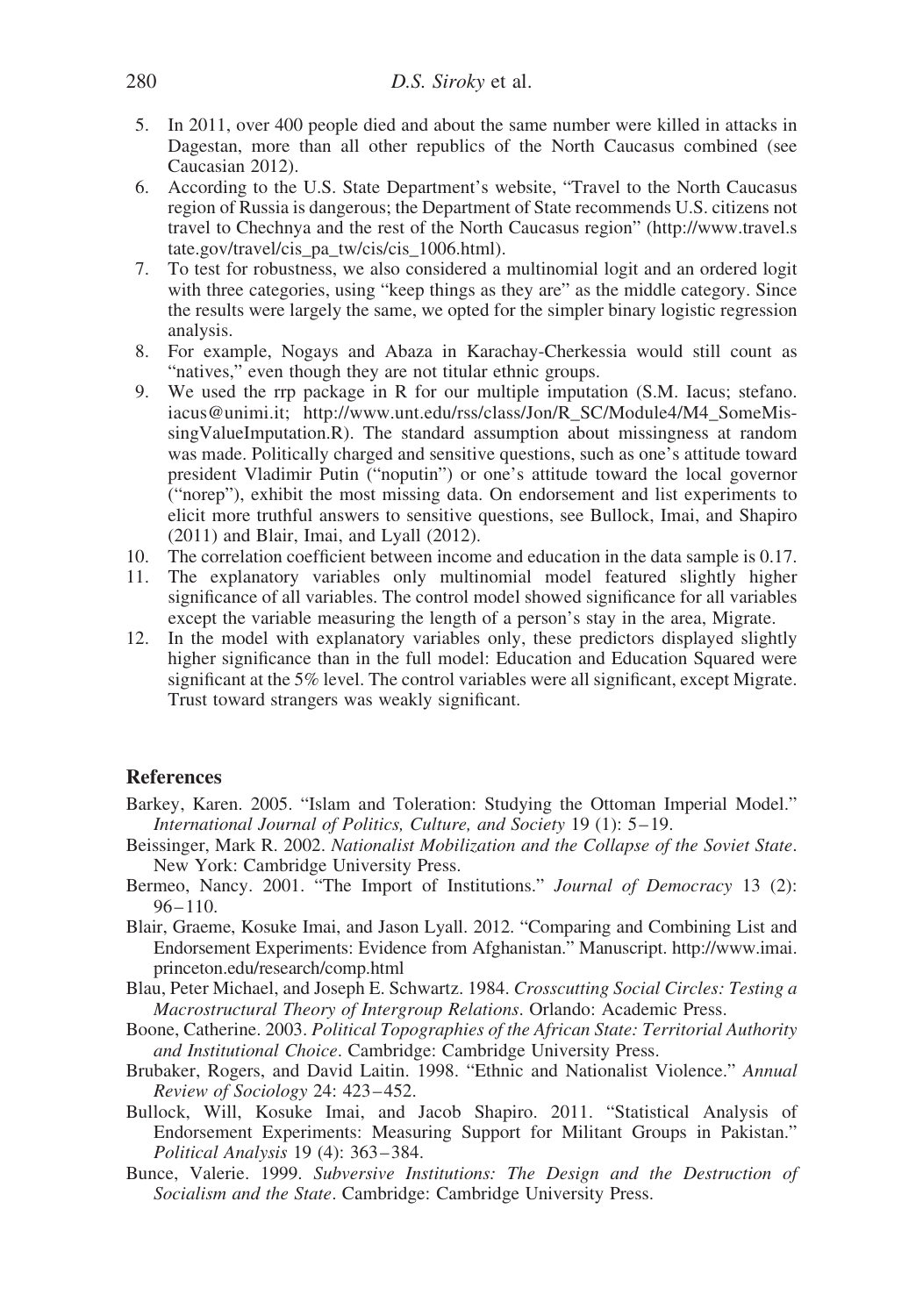- Caucasian Knot. 2012. "1378 People Died and Received Injuries in the Course of the Conflict in the North Caucasus in 2011." Caucasian Knot Website. January 12. [http://](http://www.kavkaz-uzel.ru/articles/198756/) [www.kavkaz-uzel.ru/articles/198756/](http://www.kavkaz-uzel.ru/articles/198756/)
- Cederman, Lars Erik, Nils Weidmann, and Kristian Gleditsch. 2010. "Horizontal Inequalities and Ethnonationalist Civil War." American Political Science Review 105  $(3): 478 - 495.$
- Cuffe, John, and David Siroky. 2013. "Paradise Lost: Autonomy and Separatism in the South Caucasus and Beyond." In Secessionism and Separatism in Europe and Asia. To Have a State of One's Own, edited by Jean-Pierre Cabestan and Aleksandar Pavkovic, 37 –52. London: Routledge.
- Davies, James C. 1962. "Toward a Theory of Revolution." American Sociological Review  $6(1): 5-19.$
- Dunlop, John B. 1998. Russia Confronts Chechnya: Roots of a Separatist Conflict. New York: Cambridge University Press.
- Dzadziyev, Aleksandr. 2012. "Russkoye naseleniye respublik Severnogo Kavkaza: Sovremennyye migratsionnyye ustanovki [Russian population of the North Caucasus: Contemporary migration trends]." Accessed January 8. [http://www.valerytishkov.ru/](http://www.valerytishkov.ru/engine/documents/document1185.pdf) [engine/documents/document1185.pdf](http://www.valerytishkov.ru/engine/documents/document1185.pdf)
- Dzutsev, Khasan. 2006. "Puti preodoleniya etno-sotsialnykh konfliktov v Yuzhnom Federalnom Okruge Rossiyskoy Federatsii [Ways to overcome ethno-social conflicts in the Southern Federal District of the Russian Federation]." Vladikavkaz.
- Gelman, Andrew, and Jennifer Hill. 2007. Data Analysis Using Regression and Multilevel/ Hierarchical Models. New York: Cambridge University Press.
- Gerring, John, Daniel Ziblatt, Johan van Gorp, and Julian Arevalo. 2011. "An Institutional Theory of Direct and Indirect Rule." World Politics 63 (3): 377 –433.
- Giuliano, Elise. 2011. Constructing Grievance: Ethnic Nationalism in Russia's Republics. Ithaca, NY: Cornell University Press.
- Gurr, Ted. 1970. Why Men Rebel. Princeton: Princeton University Press.
- Hechter, Michael. 2000. Containing Nationalism. Oxford: Oxford University Press.
- Hechter, Michael. 2004. "From Class to Culture." American Journal of Sociology 110: 400–445.
- Hechter, Michael. 2013. Alien Rule. Oxford: Oxford University Press.
- Hechter, Michael, and Nika Kabiri. 2009. "Attaining Social Order in Iraq." In Social Computing and Behavior Modeling, edited by Huan Liu, John J. Salerno, and Michael J. Young, 102–112. New York: Springer.
- Hechter, Michael, Tuna Kuyucu, and Audrey Sacks. 2006. "Nationalism and Direct Rule." In Handbook of Nations and Nationalism, edited by Gerard Delanty, and Krishan Kumar, 84–93. London: Sage.
- Horowitz, Donald L. 1985 [2000]. Ethnic Groups in Conflict. Berkeley: University of California Press.
- Hroch, Miroslav. 1985. Social Preconditions of National Revival in Europe: A Comparative Analysis of the Social Composition of Patriotic Groups Among the Smaller European Nations. Cambridge: Cambridge University Press.
- Human Rights Center (HRC) Memorial. 2008. "Ingushetia 2007: What is Coming Next?", <http://www.memo.ru/2008/06/19/1906085.htm>
- Human Rights Watch (HRW). 2008. As If They Fell from the Sky: Counterinsurgency, Rights Violations, and Rampant Immunity in Ingushetia. Moscow: Human Rights Watch.
- Kolossov, Vladimir, and Gerard Toal (Gearóid Ó Tuathail). 2007. "An Empire's Fraying Edge?: The North Caucasus Instability in Contemporary Russian Geopolitical Culture." Eurasian Geography and Economics 48: 202 –225.
- Lange, Matthew. 2012. Education and Ethnic Conflict. Cambridge: Cambridge University Press.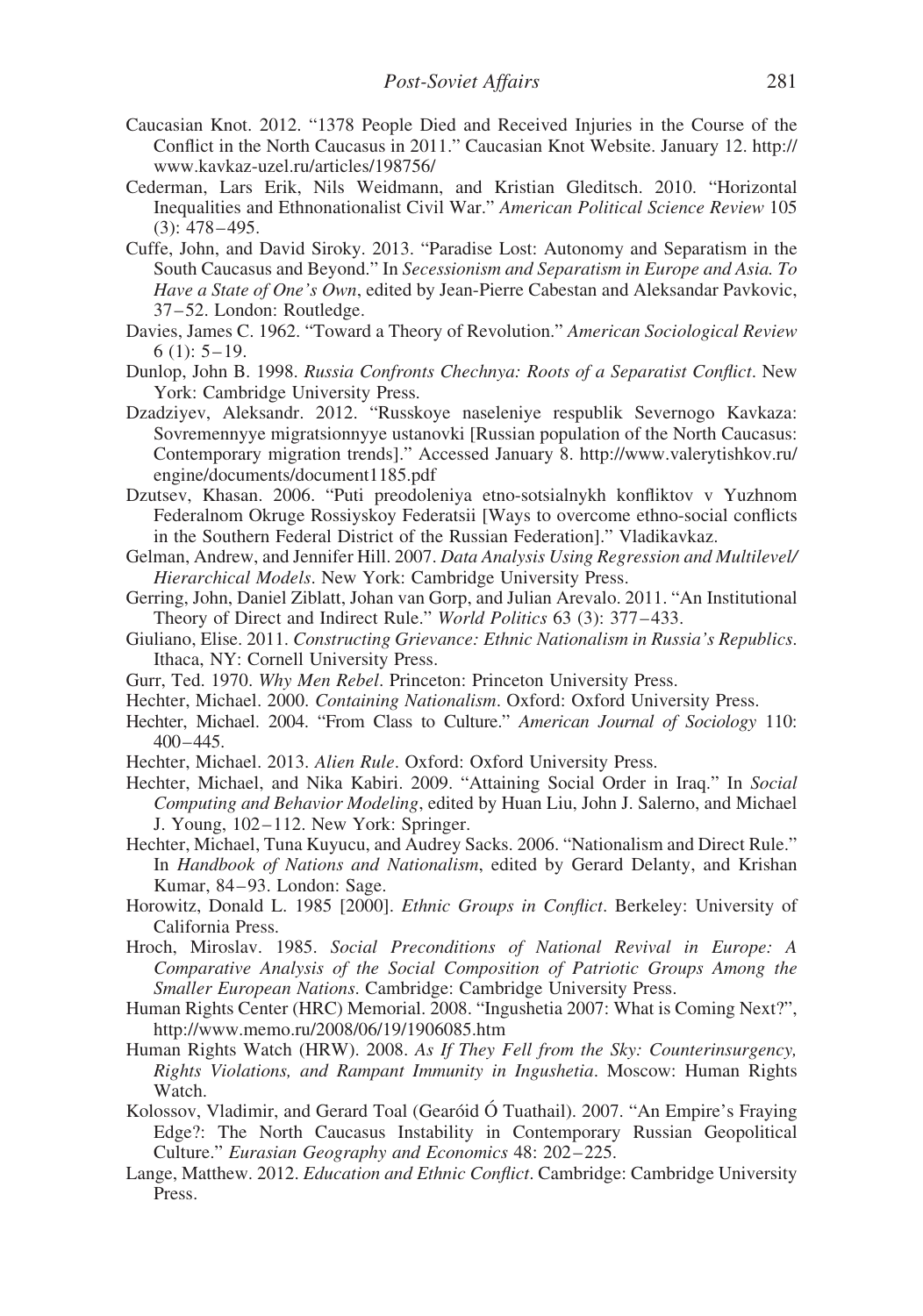- Lawrence, Adria. 2010. "Triggering Nationalist Violence: Competition and Conflict in Uprisings Against Colonial Rule." International Security 35: 88 –122.
- Lyall, Jason. 2010. "Are Coethnics More Effective Counterinsurgents? Evidence from the Second Chechen War." American Political Science Review 104 (1): 1 – 20.
- Maslow, Abraham H. 1954. Motivation and Personality. New York: Harper.
- Mendelson, Sarah E., and Theodore Gerber. 2006. Cauldron of Terrorism or Bowl of Kasha: What Survey Data say about the North Caucasus. Washington, DC: Center for Strategic and International Studies, Georgetown University. [http://www.csis.org/](http://www.csis.org/index.php?option=com_csis_pubs&task=view&id=3971) index.php?option=[com\\_csis\\_pubs&task](http://www.csis.org/index.php?option=com_csis_pubs&task=view&id=3971)=view&id=3971
- Nordlinger, Eric. 1972. Conflict Regulation in Divided Societies. Cambridge, MA: Harvard University, Weatherhead Center for International Affairs.
- O'Loughlin, John, Vladimir Kolossov, and Jean Radvanyi. 2007. "The Caucasus in a Time of Conflict, Demographic Transition, and Economic Change." Eurasian Geography and Economics 49: 135 –156.
- O'Loughlin, John, and Gerard O´ Tuathail. 2009. "Accounting for Separatist Sentiment in Bosnia-Herzegovina and the North Caucasus of Russia: A Comparative Analysis of Survey Responses." *Ethnic and Racial Studies* 32 (4): 591–615.
- O'Loughlin, John, and Frank Witmer. 2010. "The Localized Geographies of Violence in the North Caucasus of Russia, 1999–2007." Annals of the Association of American Geographers 100 (3): 178 – 201.
- Politkovskaya, Anna. 2003. A Small Corner of Hell: Dispatches from Chechnya. Chicago: University of Chicago Press.
- Roeder, Philip G. 1991. "Soviet Federalism and Ethnic Mobilization." World Politics 43:  $196 - 233.$
- Roeder, Philip, and Thomas Chapman. 2007. "Partition as a Solution to Wars of Nationalism: The Importance of Institutions." American Political Science Review 101: 677–691.
- Russell, John. 2007. Chechnya: Russia's "War on Terror.". New York: Routledge.
- Sambanis, Nicholas, and Branko Milanovic. 2011. "Explaining the Demand for Sovereignty." World Bank Policy Research Working Paper No 5888.
- Siroky, David S. 2011. "Explaining Secession: Toward an Analytical Framework." In Research Companion on Secession, edited by Aleksandar Pavkovic, and Peter Radan, 45 –80. Farnham: Ashgate.
- Siroky, David S., and David Aprasidze. 2011. "Guns, Roses and Democratization: Huntington's Secret Admirer in the Caucasus." Democratization 8 (6): 1227– 1245.
- Siroky, David S., and Valeriy Dzutsev. 2012. "Rational or Reckless? Georgia's Zugzwang in the Caucasus." Nationalities Papers 40 (3): 303-314.
- Slider, Darrell. 2008. "Putin's 'Southern Strategy': Dmitriy Kozak and the Dilemmas of Recentralization." Post-Soviet Affairs 24: 177 –197.
- Smith, Anthony D. 2000. "War and Ethnicity: The Role of Warfare in the Formation, Self-Images, and Cohesion of Ethnic Communities." In Nationalism: Critical Concepts in Political Science, edited by John Hutchinson, and Anthony D. Smith. Vol. 5, 1605 –1630. London: Routledge.
- Tilly, Charles. 1990. Coercion, Capital, and European States, A.D. 990– 1990 (Studies in Social Discontinuity). Oxford: Blackwell Publishers.
- Trier, Tom, and Kharon Deniev. 2000. Chechnya in Figures: Survey of the Population of the Republic of Chechnya, Russian Federation, as an Instrument for Providing Targeted Humanitarian Assistance. Nazran: Danish Refugee Council and ASF-Danish Peoples' Aid. [http://www.reliefweb.int/rw/rwb.nsf/AllDocsByUNID/d79a17448cfa4a](http://www.reliefweb.int/rw/rwb.nsf/AllDocsByUNID/d79a17448cfa4a9e85256989005bba72) [9e85256989005bba72](http://www.reliefweb.int/rw/rwb.nsf/AllDocsByUNID/d79a17448cfa4a9e85256989005bba72)
- Vendina, Olga I., Vitaly S. Belozerov, and Andrew F. Gustafson. 2007. "The Wars in Chechnya and Their Effects on Neighboring Regions." Eurasian Geography and Economics 48: 178 –201.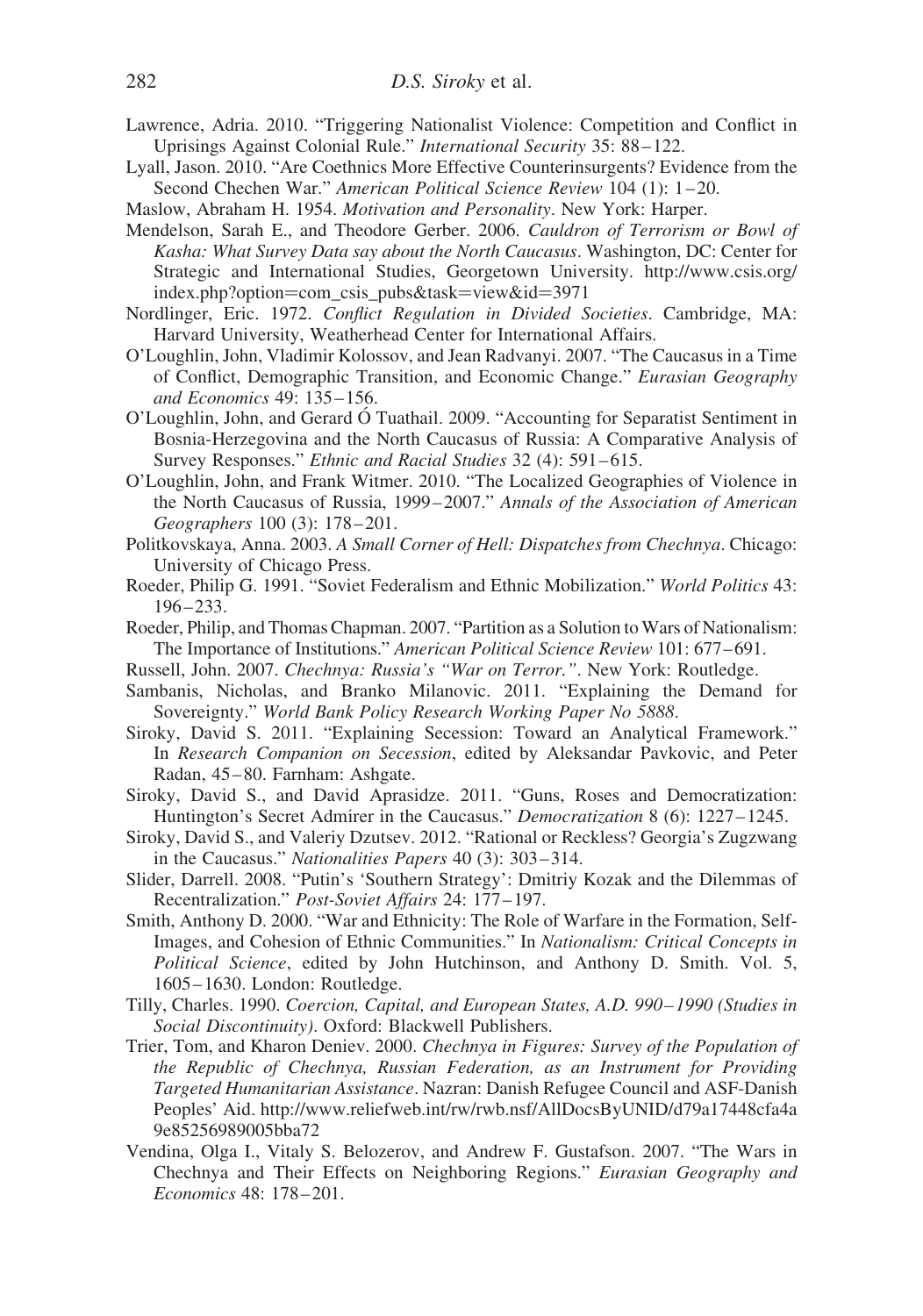| Predictor        | Controls (Mod.1) | Explanatory<br>(Mod.2) | Full (Mod. 3)     |
|------------------|------------------|------------------------|-------------------|
|                  |                  |                        |                   |
| 2: President     | 0.05(0.16)       |                        | 0.076(0.16)       |
| disapproval      |                  |                        |                   |
| 3: President     | $0.27**$ (0.09)  |                        | $0.27**$ (0.09)   |
| disapproval      |                  |                        |                   |
| 2: Governor      | $-0.36**$ (0.12) |                        | $-0.36**$ (0.12)  |
| disapproval      |                  |                        |                   |
| 3: Governor      | $-0.22***(0.07)$ |                        | $-0.21**$ (0.07)  |
| disapproval      |                  |                        |                   |
| 2: Hard life     | $-0.46***(0.11)$ |                        | $-0.39***(0.11)$  |
| 3: Hard life     | $-0.34***(0.06)$ |                        | $-0.31***(0.07)$  |
| 2: Trust         | 0.17(0.12)       |                        | 0.15(0.13)        |
| 3: Trust         | $-0.16(0.07)$    |                        | $-0.11(0.07)$     |
| 2: Migrate       | 0.06(0.13)       |                        | 0.041(0.13)       |
| 3: Migrate       | $0.12+(0.07)$    |                        | $0.13 + (0.07)$   |
| 2: Income        |                  | 0.84(0.62)             | 0.87(0.63)        |
| 3: Income        |                  | $1.04**$ (0.31)        | $1.02**$ (0.32)   |
| 2: Income Sq.    |                  | $-0.09(0.10)$          | $-0.11(0.10)$     |
| 3: Income Sq.    |                  | $-0.14**$ (0.05)       | $-0.14**$ (0.05)  |
| 2: Education     |                  | 0.30(0.38)             | 0.36(0.39)        |
| 3: Education     |                  | $0.40*(0.20)$          | $0.39 + (0.21)$   |
| 2: Education Sq. |                  | $-0.03(0.04)$          | $-0.03(0.22)$     |
| 3: Education Sq. |                  | $-0.05*(0.02)$         | $-0.04 + (0.02)$  |
| 2: Native        |                  | $-0.08(0.22)$          | $-0.03(0.22)$     |
| 3: Native        |                  | $0.75***(0.13)$        | $0.75***(0.13)$   |
| 2: Tension       |                  | $-0.78***$ (0.18)      | $-0.71***$ (0.18) |
| 3: Tension       |                  | $-0.33***(0.09)$       | $-0.31***(0.09)$  |
| 2: Network       |                  | $-0.17(0.33)$          | $-0.17(0.34)$     |
| 3: Network       |                  | $-0.45*(0.19)$         | $-0.39*(0.19)$    |
|                  |                  |                        |                   |

# Appendix A. Robustness tables

Multinomial models

Note: Significance codes (standard error): \*\*\*0; \*\*0.001; \*0.01; +0.05.

#### Ordinal models

| Predictor             | Controls         | Explanatory      | Full             |
|-----------------------|------------------|------------------|------------------|
| President disapproval | $0.26***(0.08)$  |                  | $0.25**$ (0.08)  |
| Governor disapproval  | $-0.18**$ (0.06) |                  | $-0.17**$ (0.06) |
| Hard life             | $-0.28***(0.06)$ |                  | $-0.26***(0.06)$ |
| Trust                 | $-0.18**$ (0.06) |                  | $-0.12+(0.07)$   |
| Migrate               | 0.11(0.07)       |                  | 0.10(0.07)       |
| Income                |                  | $0.97***(0.29)$  | $0.95**$ (0.29)  |
| Income Sq.            |                  | $-0.13**$ (0.05) | $-0.14**$ (0.05) |
| Education             |                  | $0.37*(0.19)$    | $0.35 + (0.19)$  |
| Education Sq.         |                  | $-0.04*(0.02)$   | $-0.04 + (0.02)$ |
| Native                |                  | $0.72***(0.12)$  | $0.72***(0.12)$  |
| Tension               |                  | $-0.25**$ (0.08) | $-0.23**$ (0.08) |
| <b>Network</b>        |                  | $-0.44**$ (0.17) | $-0.37*(0.17)$   |

Note: Significance codes (standard error): \*\*\*0; \*\*0.001; \*0.01; +0.05.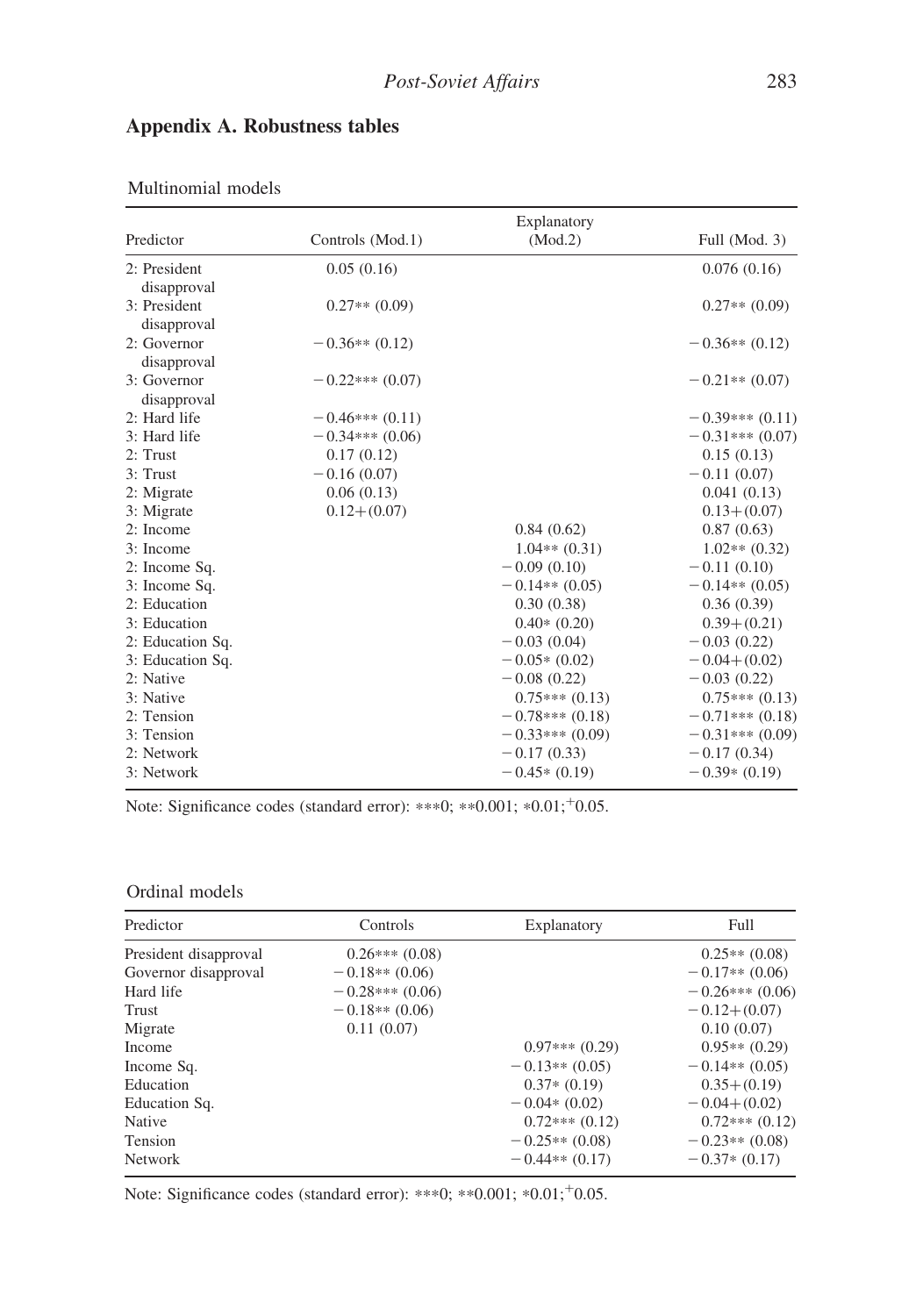| Predictor             | Controls         | Explanatory      | Full             |
|-----------------------|------------------|------------------|------------------|
| President disapproval | $0.31***(0.08)$  |                  | $0.31**$ (0.09)  |
| Governor disapproval  | $-0.17*(0.07)$   |                  | $-0.16*(0.07)$   |
| Hard life             | $-0.28***(0.06)$ |                  | $-0.25***(0.07)$ |
| Trust                 | $-0.20**$ (0.07) |                  | $-0.16*(0.07)$   |
| Migrate               | 0.09(0.07)       |                  | 0.10(0.07)       |
| Income                |                  | $1.19***(0.31)$  | $1.17***(0.31)$  |
| Income Sq.            |                  | $-0.18***(0.05)$ | $-0.19***(0.05)$ |
| Education             |                  | $0.15*(0.20)$    | $0.14 + (0.21)$  |
| Education Sq.         |                  | $-0.02(0.02)$    | $-0.02(0.02)$    |
| <b>Native</b>         |                  | $0.75***(0.14)$  | $0.70***(0.14)$  |
| Tension               |                  | $-0.07(0.09)$    | $-0.04(0.09)$    |
| <b>Network</b>        |                  | $-0.22(0.18)$    | $-0.16(0.18)$    |

Generalized linear mixed model

Note: Significance codes (standard error): \*\*\*0; \*\*0.001; \*0.01; +0.05.

### Appendix B. List of survey questions used in the analysis with answers

### Dependent variable: Rule

| Which of these statements reflects your opinion most closely? |                |
|---------------------------------------------------------------|----------------|
| Federal government should have more powers than currently     |                |
| Republican government should have more powers than currently  | $\mathcal{D}$  |
| Republic should have more powers to manage the economy        | 3              |
| Everything should stay the same                               | $\overline{4}$ |
| Hard to say                                                   | 5              |

### President disapproval

In general did Vladimir Putin as President of the Russian Federation have more achievements or failures?

| Achievements          |              |
|-----------------------|--------------|
| Somewhat achievements |              |
| Somewhat failures     | $\mathbf{R}$ |
| Failures              | 4            |
| Hard to say           |              |

#### Governor disapproval

In general are there more achievements or failures in the activities of the head of your republic?

| More achievements          |           |
|----------------------------|-----------|
| Somewhat more achievements |           |
| Somewhat more failures     |           |
| More failures              | $\Lambda$ |
| Hard to say                |           |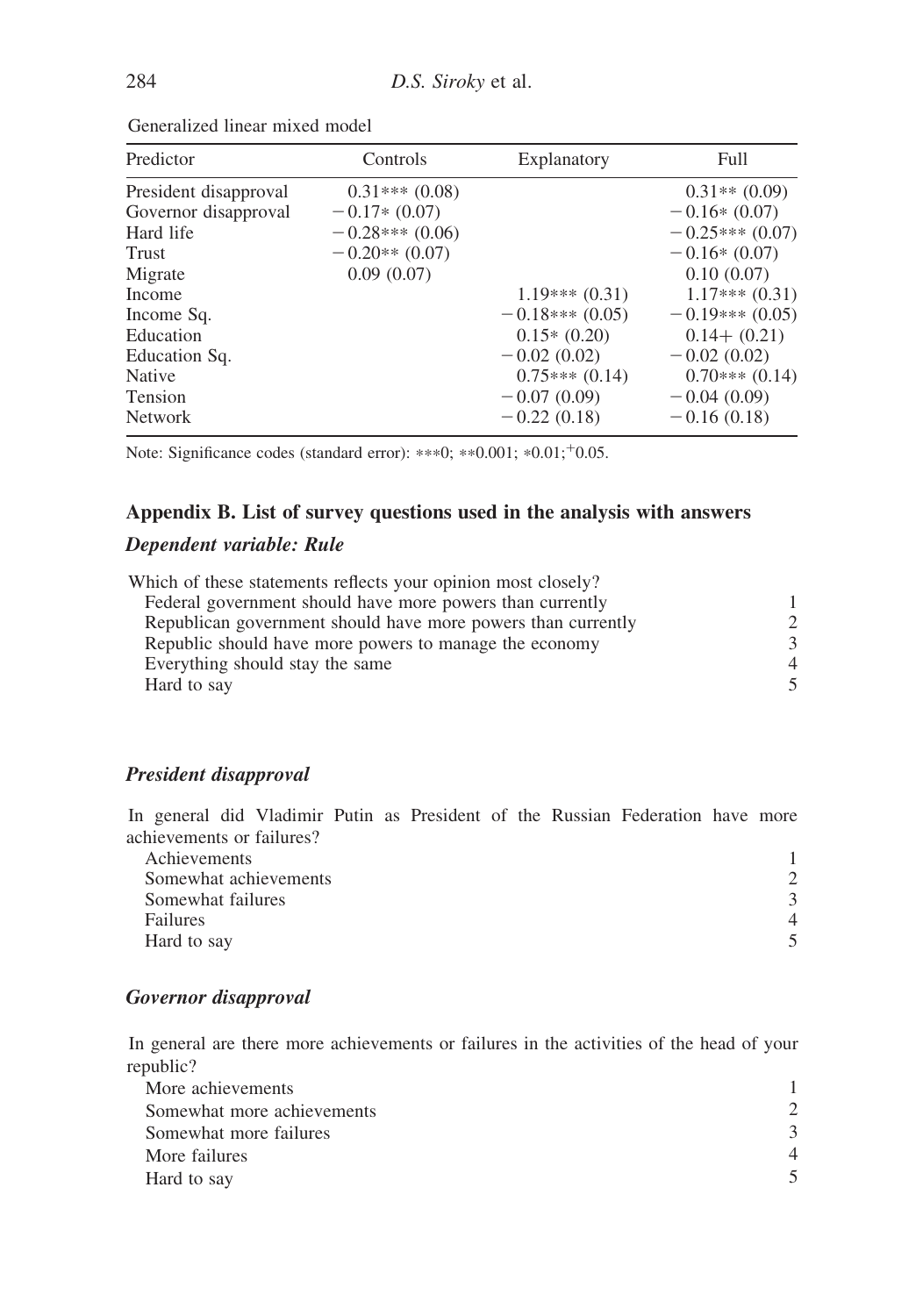# Hard life

Do you think life in your republic in general is easier, harder, or about the same as elsewhere in the Russian Federation?

| Easier          |               |
|-----------------|---------------|
| Somewhat easier | $\mathcal{D}$ |
| About the same  | 3             |
| Somewhat harder | $\Delta$      |
| Harder          |               |
| Hard to say     | 6             |

# Trust

| When you deal with strangers do you tend to trust or distrust them? |               |
|---------------------------------------------------------------------|---------------|
| Trust                                                               |               |
| Somewhat trust                                                      | $\mathcal{D}$ |
| Somewhat distrust                                                   | 3             |
| <b>Distrust</b>                                                     |               |
| Hard to say                                                         |               |
|                                                                     |               |

### Migrate

| For how long have you lived in your town/village? |                |
|---------------------------------------------------|----------------|
| All my life                                       |                |
| Most of my life                                   | $\mathfrak{D}$ |
| The last $5-10$ years                             | 3              |
| The last $1-4$ years                              | 4              |
| Less than a year                                  |                |
| Other                                             | 6              |
| Hard to say                                       |                |
|                                                   |                |

### Income

| To what group of population would you refer your family? |                             |
|----------------------------------------------------------|-----------------------------|
| Not enough money for food                                |                             |
| Enough money for food, but not for clothing              | $\mathcal{D}_{\mathcal{L}}$ |
| Enough money for food and clothing                       | $\mathcal{E}$               |
| Sometimes we can buy expensive items                     | $\overline{4}$              |
| We can afford everything                                 | 5                           |
| Hard to say                                              | 6                           |
|                                                          |                             |